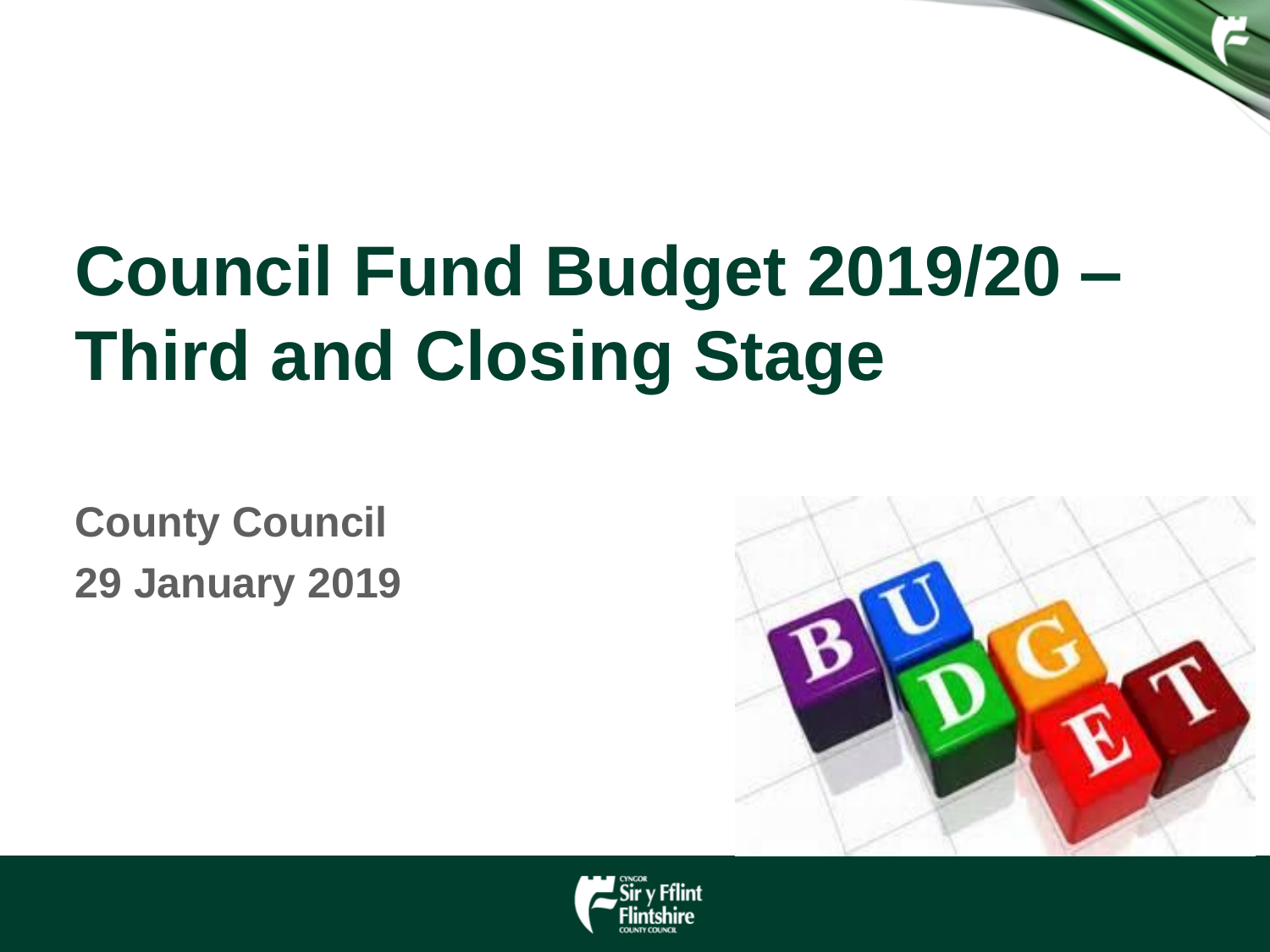#### **Content**

- » Setting a legal and balanced budget
- » The updated financial forecast
- » Council Reserves and Balances
- » Council Tax
- » Schools and Social Care Budgets
- » Professional opinions on the budget
- » Budget setting scenarios
- » The medium-term outlook
- » The next steps

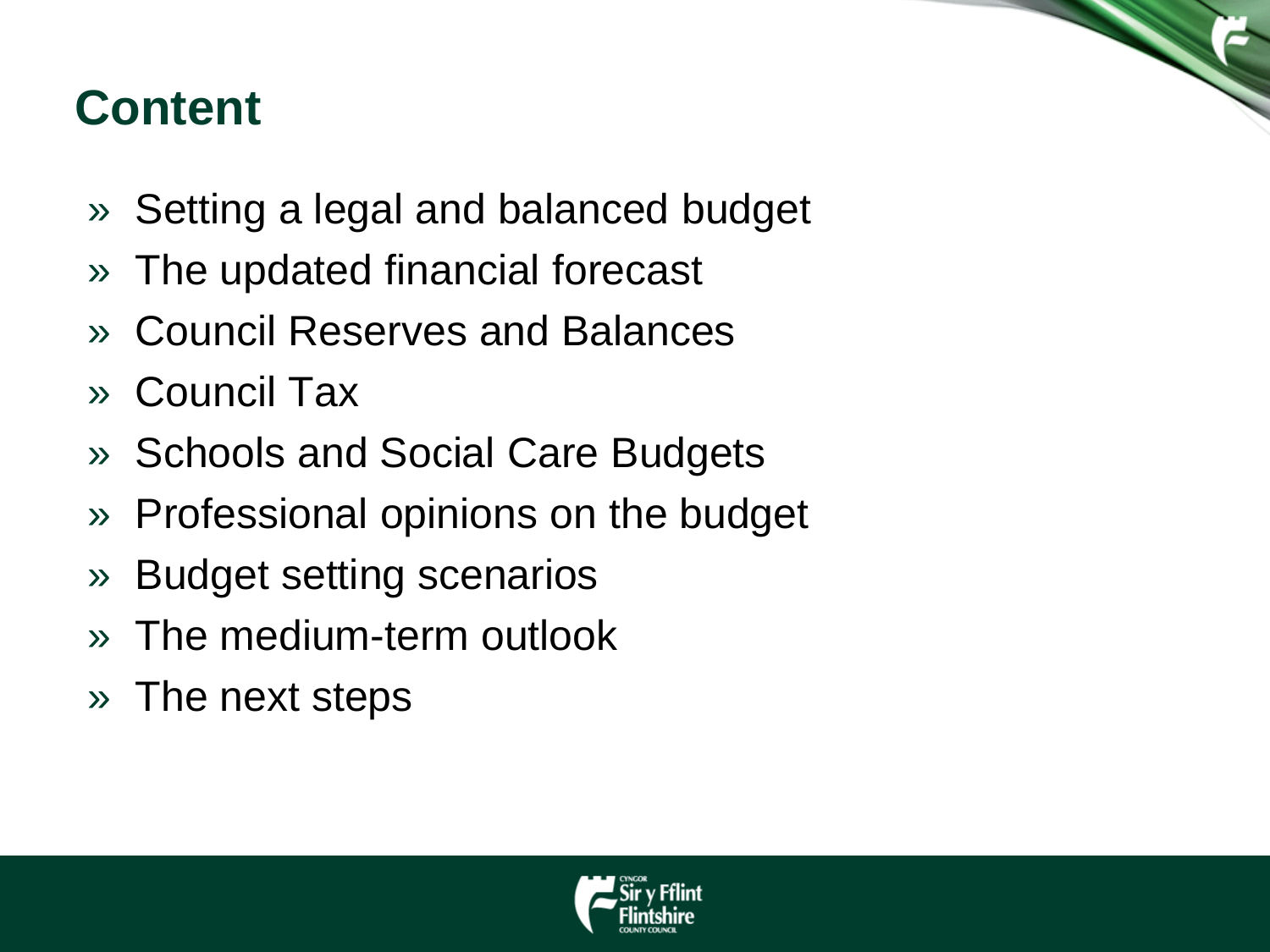### **Setting a Legal and Balanced Budget**

- » The duty to set a legal balanced budget is upon the whole Council as a collective (a reserved matter)
- » Legal: all budget proposals are within our powers
- » Balanced: income and planned cost reductions combined match planned and expected expenditure
- » Risk Balance: not overloading the budget with risks e.g. speculative or imprecise/un-costed budget proposals
- » Implementation: proposals having realistic timescales
- » Provisions: sufficient financial set-aside for main risks
- » Advice: statutory roles of the S151 Officer and the Chief Executive in advising Council

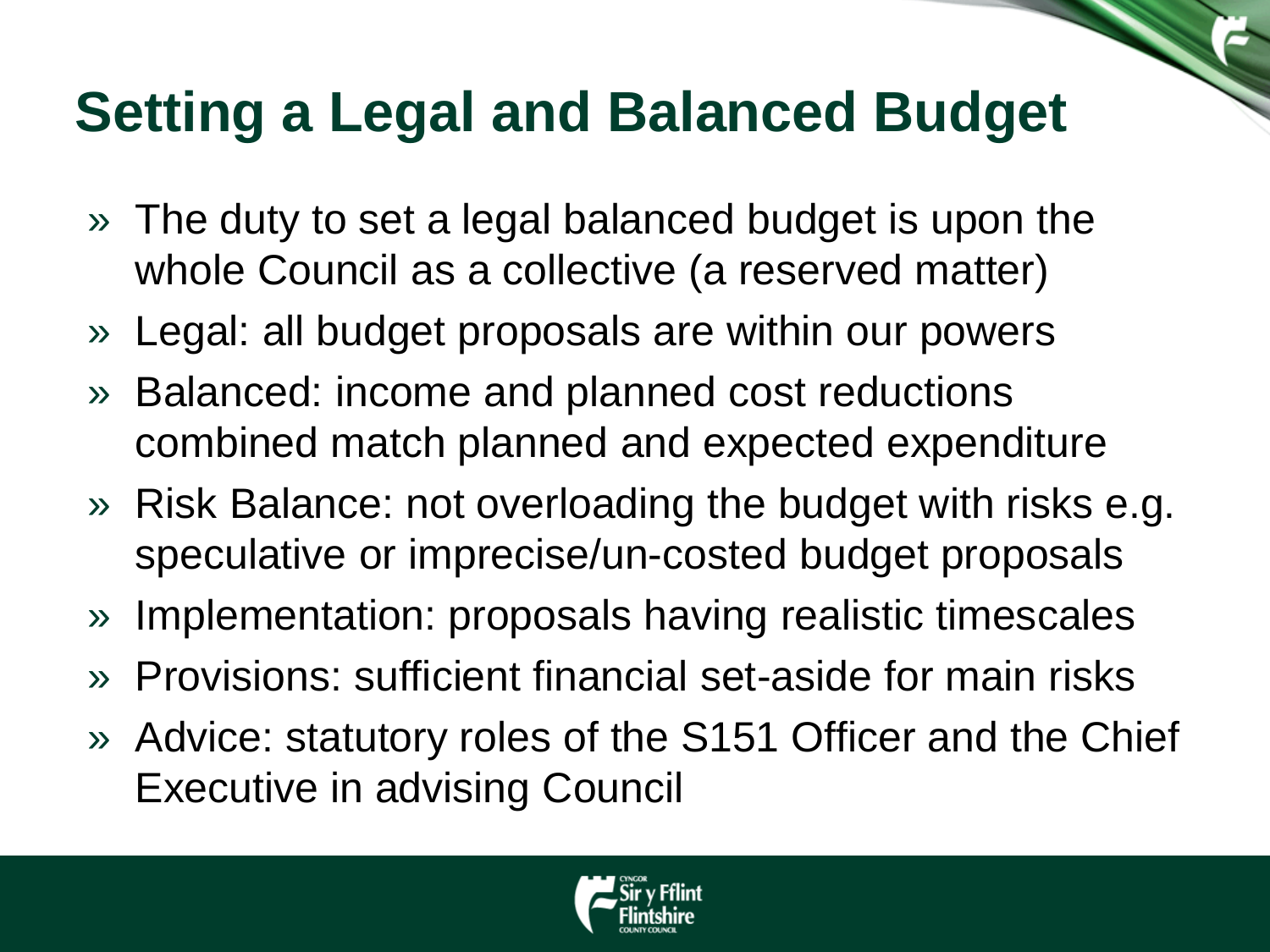## **Updated Forecast for 2019/20**



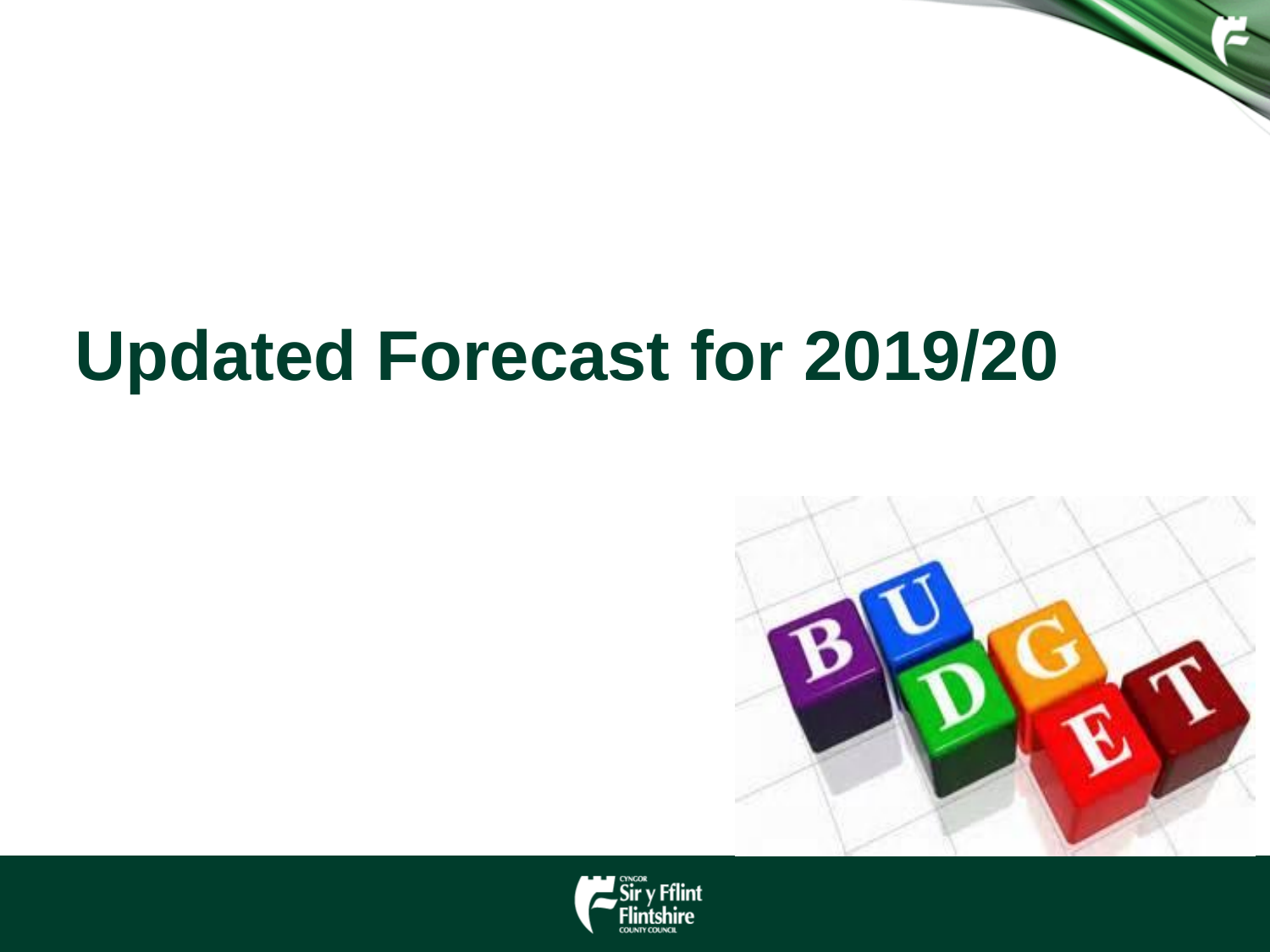#### **The Forecast for 2019/20**

- » Initial gap of £12.2m identified back in April 2018
- » Forecast kept under review over the summer period and shared at a series of member workshops. Cabinet in September advised of an updated forecast gap of £13.7m
- » Gap Increased to £15.3m upon receipt of the Provisional Settlement
- » Stages 1 and 2 approved at Council in November reduced the gap to £6.7m

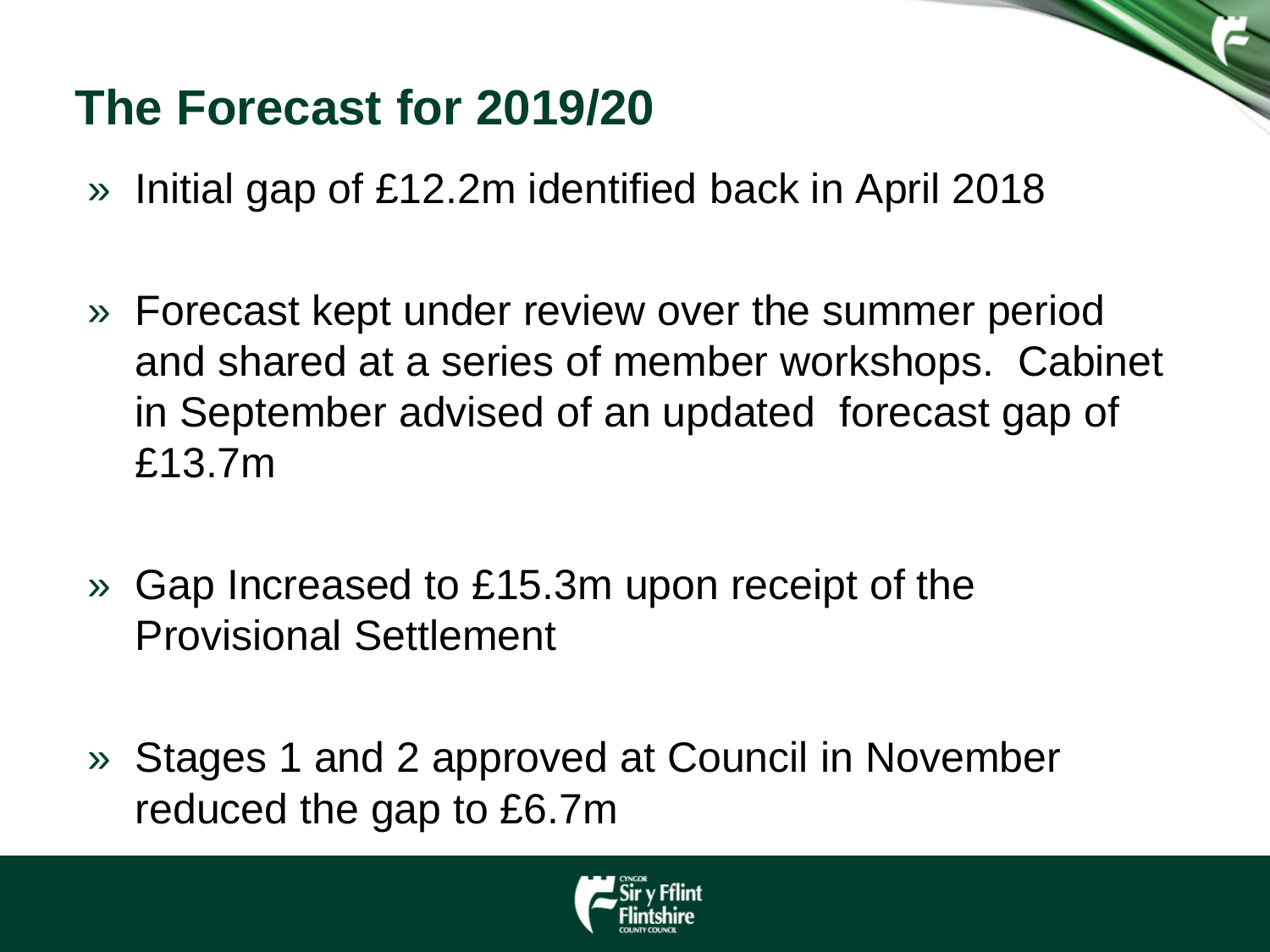#### **Stage 1 – Corporate Budget Solutions**

| » Council Tax (illustrative 4.5%)   | £3.635m |
|-------------------------------------|---------|
| » New Income Streams                | £0.100m |
| » Reserves and Balances             | £1.900m |
| » ADM Subsidies                     | £0.400m |
| » Reduction in Corporate Management | £0.250m |
| » HRA - Council Fund Recharges      | £0.158m |
| » Transport Anomalies               | £0.100m |
| » Cost Pressure Management          |         |
| » Inflation / Pensions              | £1.144m |
| » Other workforce Costs             | £0.250m |
|                                     |         |

#### **Total of £7.937M**

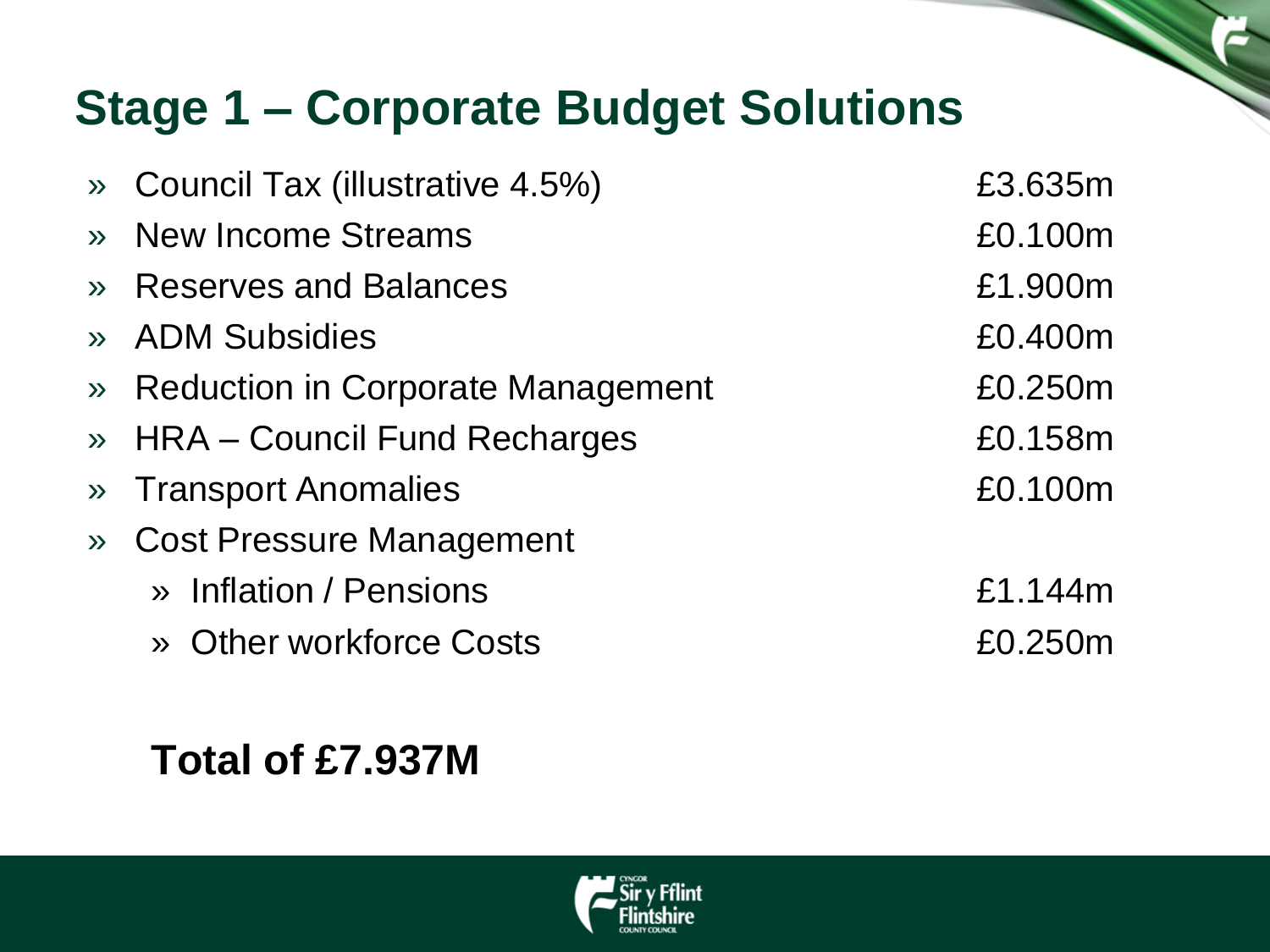#### **Stage 2 –Portfolio Business Plan Proposals**

| <b>Portfolio</b>                           | £m    |
|--------------------------------------------|-------|
|                                            |       |
| Corporate                                  | 0.360 |
| <b>Social Services</b>                     | 0.315 |
| <b>Education &amp; Youth</b>               | 0.076 |
| Streetscene & Transportation               | 0.065 |
| Planning, Environment & Economy            | 0.111 |
| Housing & Assets                           | 0.035 |
|                                            |       |
| <b>Total</b>                               | 0.963 |
| <b>Budget Strategy</b>                     |       |
| Less:                                      |       |
| Income                                     | 0.143 |
| <b>Targeted Post Reductions</b>            | 0.190 |
|                                            |       |
| <b>Balance of Operational Efficiencies</b> | 0.630 |

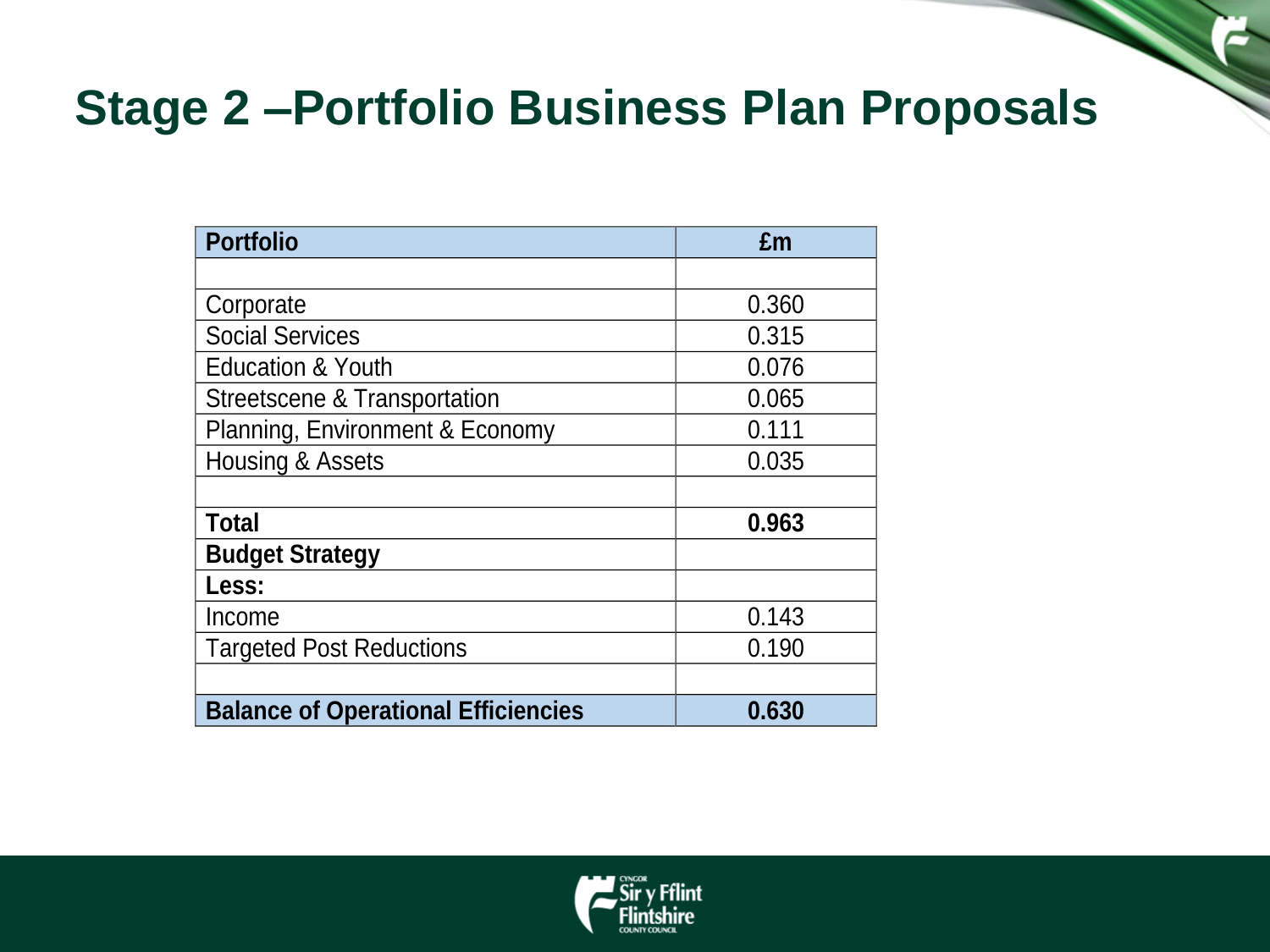### **Final Settlement (1)**

- » Final Settlement announced on 19 December
- » Standard Spending Assessment (SSA) for 2019/20 at £269.127m (an increase of 1.8% on 2018/19)
- » Aggregate External Finance (AEF) for 2019/20 £188.980m - an increase of £1.163m to the AEF from the Provisional Settlement announced in October
- » Represents a decrease of 0.3% (Revised Floor) for Flintshire compared with an all Wales average increase of 0.2%

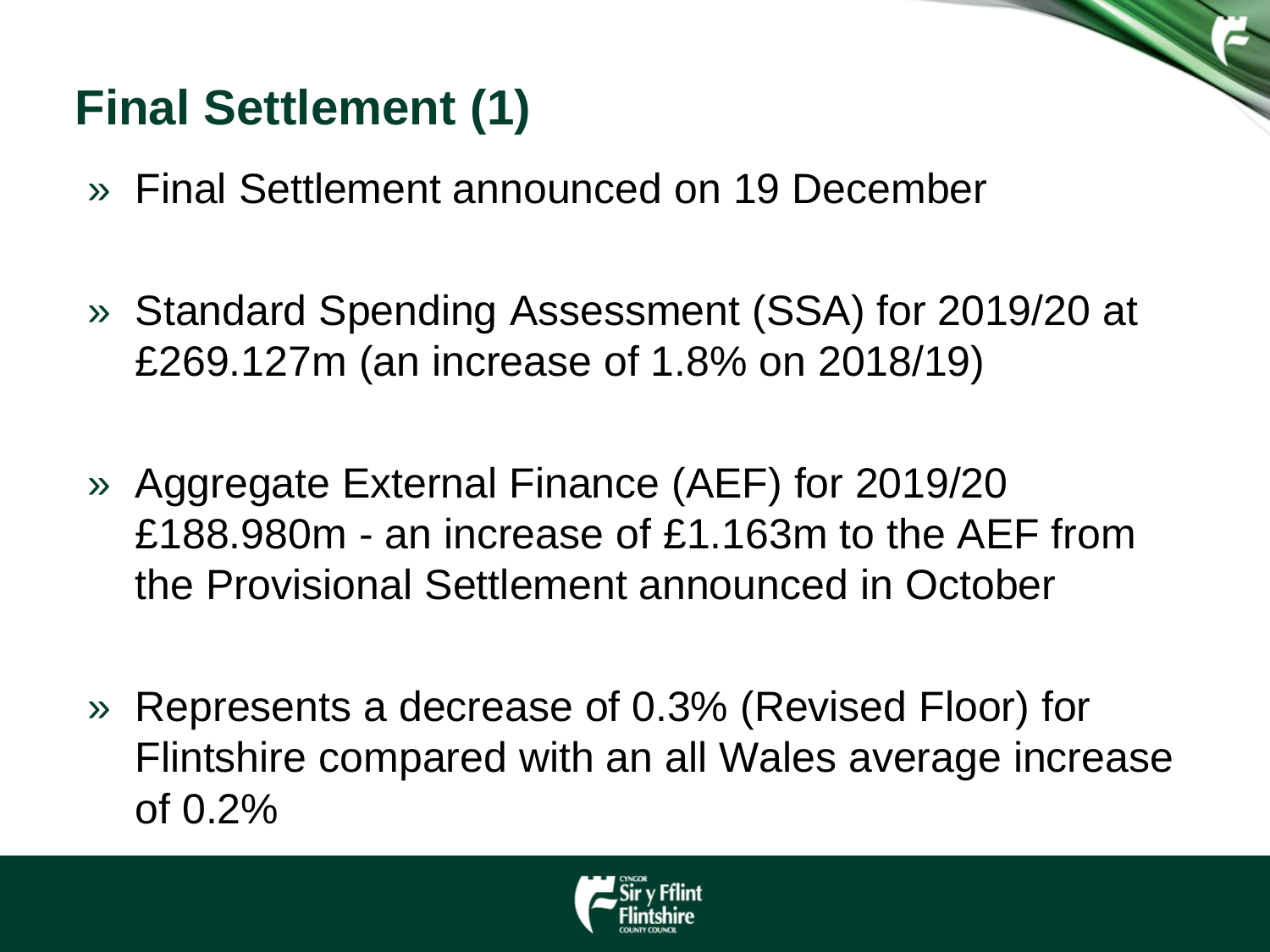#### **Final Settlement (2)**

- » Transfers into the settlement for:
	- » Teachers Pay grant £0.694m
	- » Free School Meals £0.257m
- » Additional Responsibility for increasing capital limits for residential care charging – pressure already included in our budget forecast
- » Average Council Tax increase of 6.5% across Wales assumed by Welsh Government in their calculations

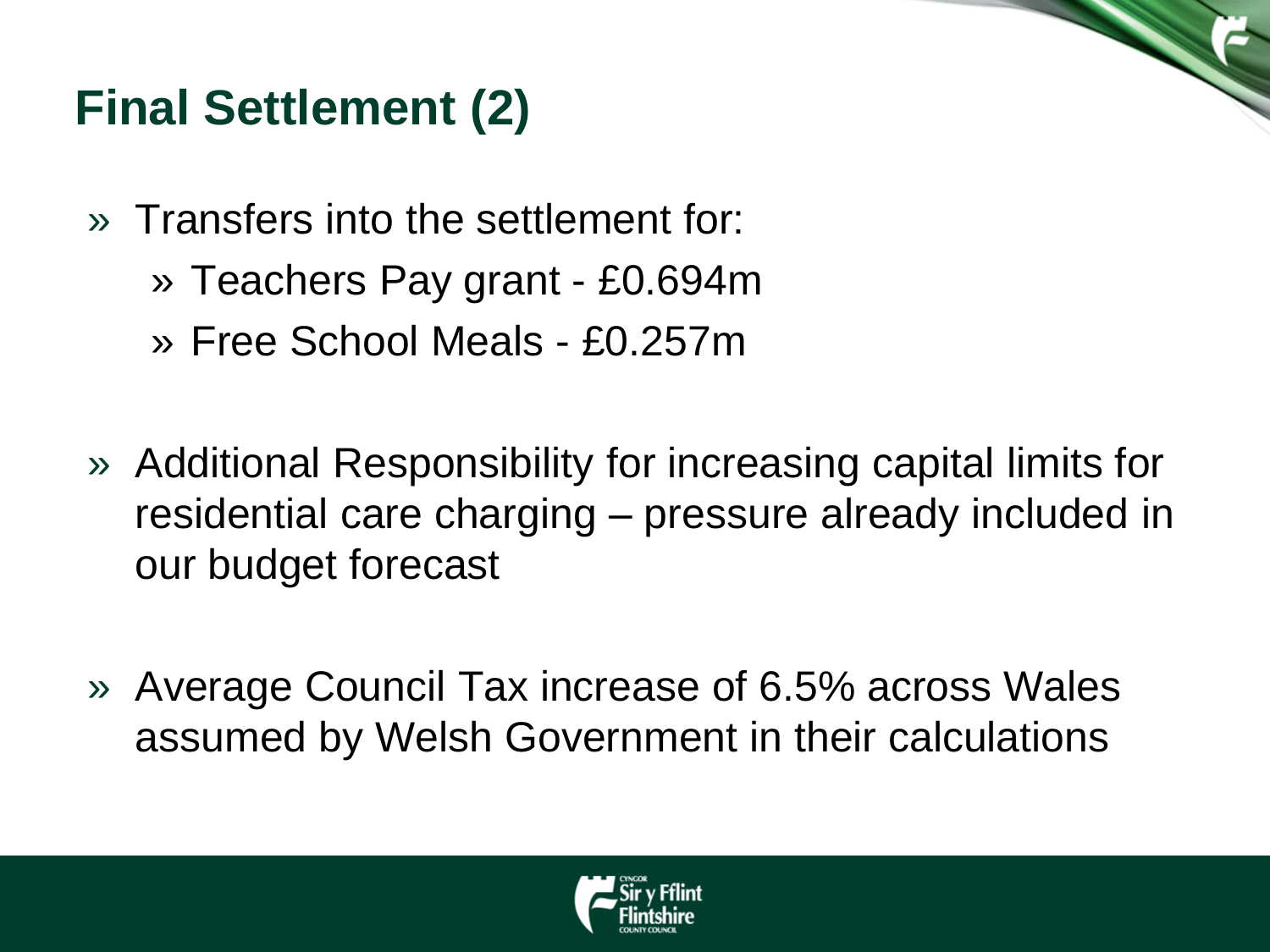#### **Other Changes to the Forecast 2019/20**

- » **Reduction** in Social Care Pressures
	- » Commissioning Costs (£0.150m)
	- » Day Services Costs (£0.055m)
- » **Increase** in North Wales Fire & Rescue Levy of £0.381m
- » Reduction in contribution to Regional Education Consortium GwE (0.006m)
- » **Impact: overall increase of £0.170m**

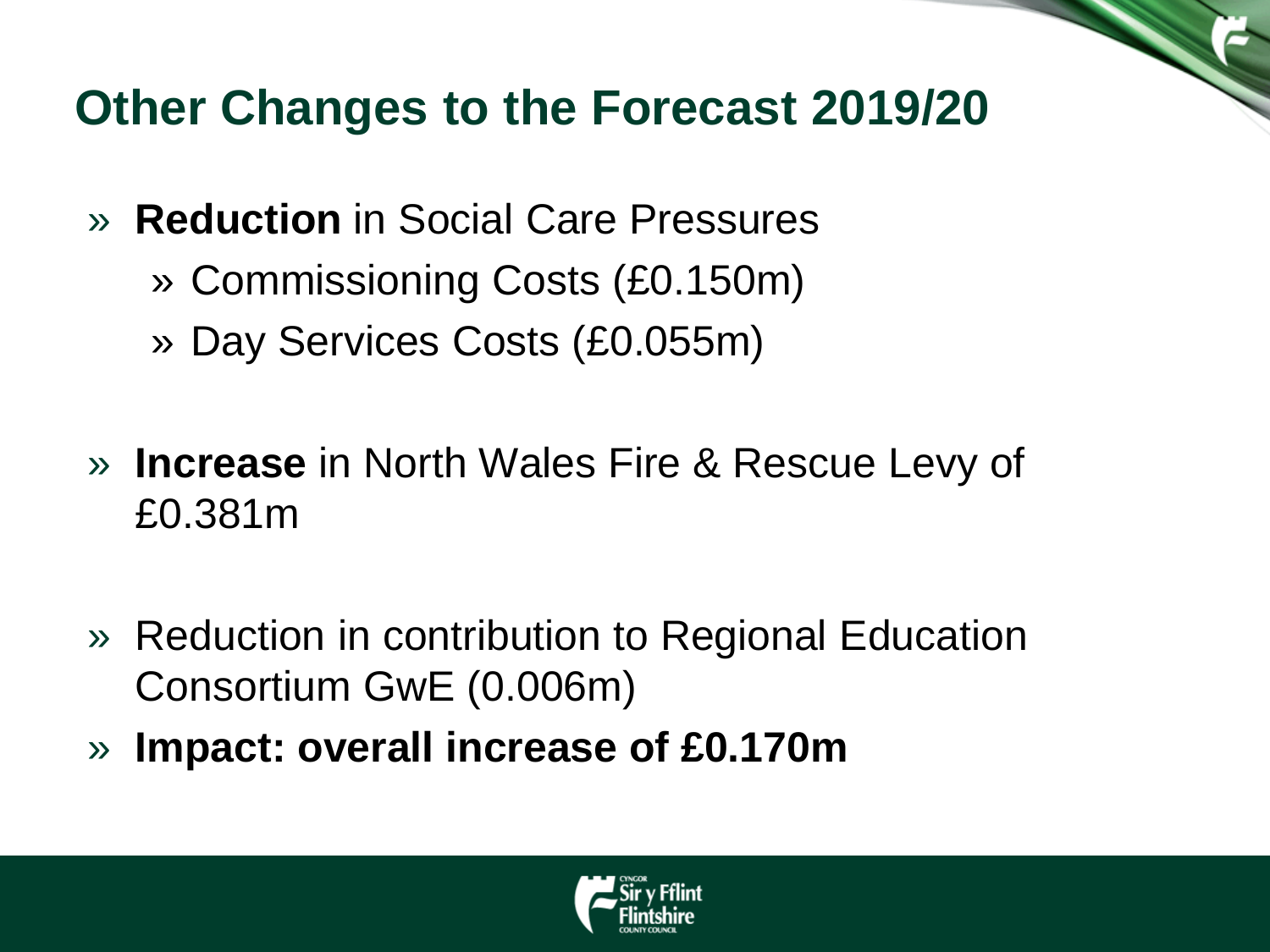#### **Impact of Grant Announcements**

- » Social Care Grant £30m all Wales to meet Social Care demand cost pressures – local benefit £1.410m
- » Children's Services £2.3m all Wales to help prevent children being taken into care – local benefit £0.110m
- » Schools Teachers Pay Award £7.5m all Wales to meet cost pressures of pay award – local benefit £0.375m
- » Social Care and Health £15m all Wales to be allocated regionally – local benefit £0.705m (conditions and distribution not yet confirmed so an open risk)
- » **Positive impact of £2.600m**

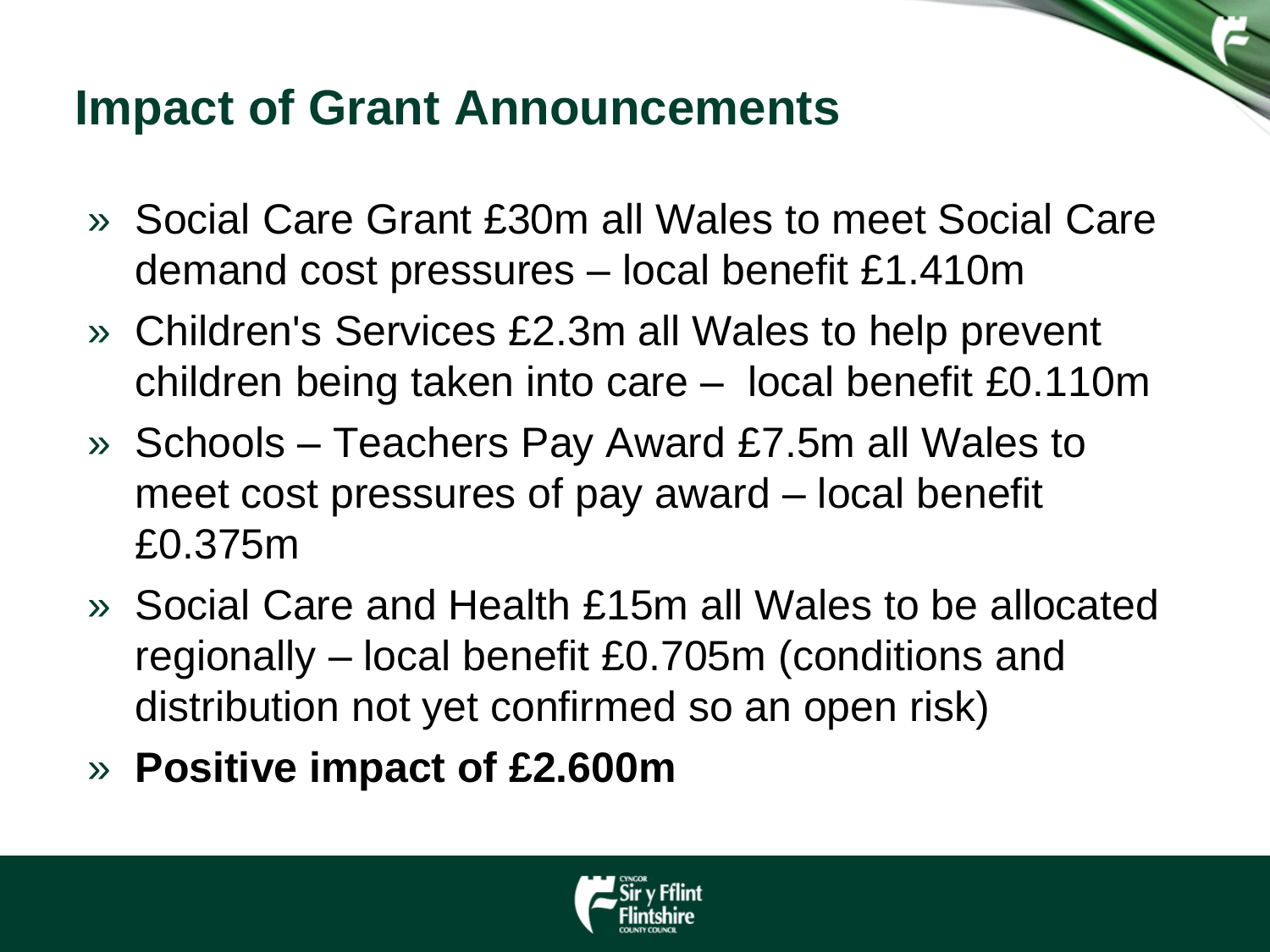#### **Summary of Revised Forecast**

|                                                   | £m      |  |
|---------------------------------------------------|---------|--|
| Revised Gap at Provisional Stage                  |         |  |
| Less: Stage 1 Budget Proposals Approved           | (7.937) |  |
| <b>Stage 2 Budget Proposals Approved</b>          | (0.630) |  |
| <b>Revised Gap</b>                                |         |  |
|                                                   |         |  |
| Less: Final Settlement Revised Reduction in Grant | (1.163) |  |
| <b>Less: Impact of Grant Announcements</b>        | (2.600) |  |
| Add: Further Changes emerging Dec/Jan             | 0.170   |  |
|                                                   |         |  |
| <b>Revised Working Budget Gap at Stage Three</b>  |         |  |

a a contra de la contra de la contra de la contra de la contra de la contra de la contra de la contra de la contra de la contra de la contra de la contra de la contra de la contra de la contra de la contra de la contra de

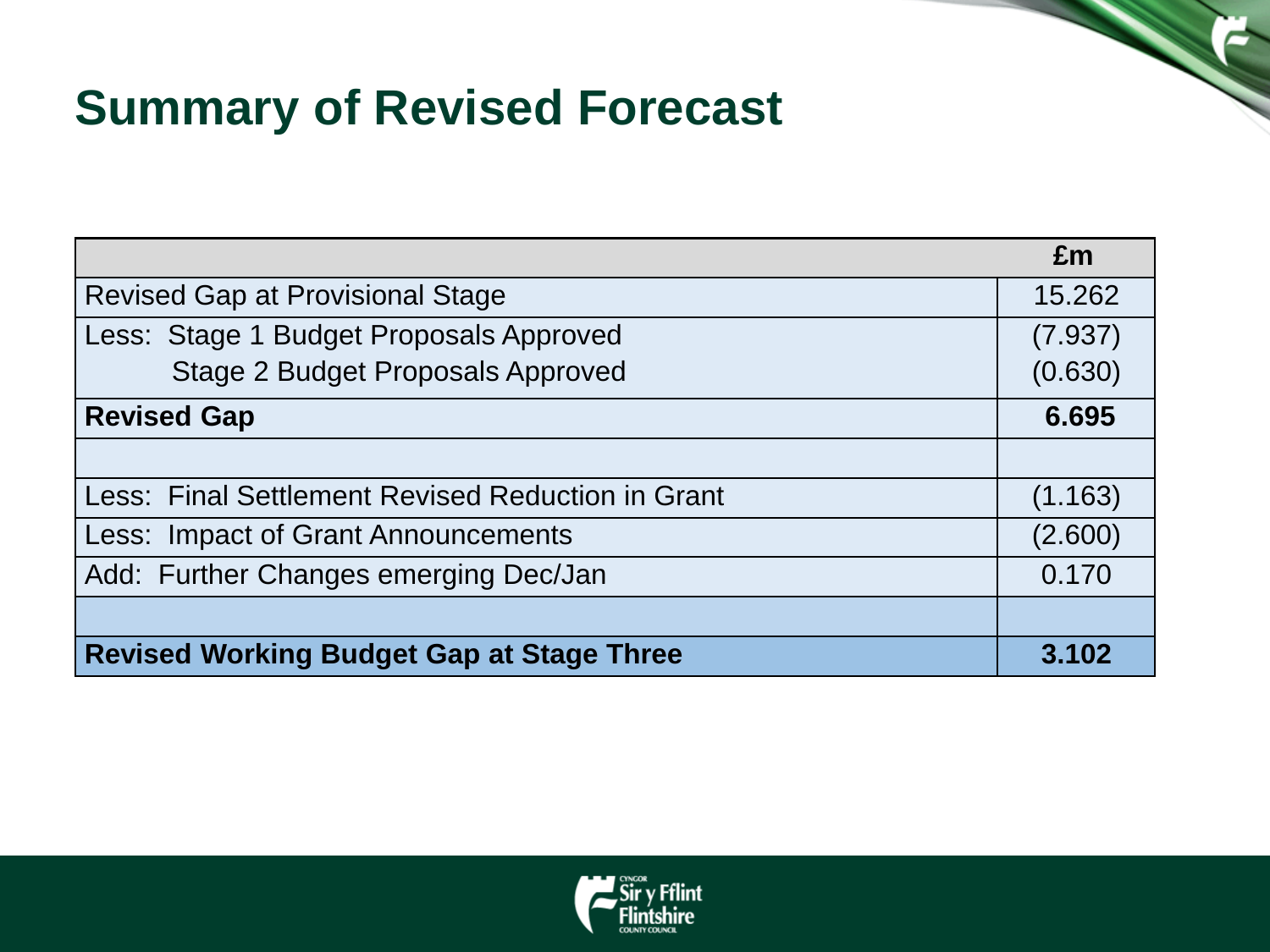#### **Remaining Options and Possibilities**

- » No scope for further reductions for Corporate Finance and Service Portfolios for 2019/20 of any scale
- » Specific Requests to Welsh Government **#backtheask** campaign met in part and ongoing
- » Beyond a financial intervention by Welsh Government the only remaining options are Council Tax income and drawing upon Reserves and Balances

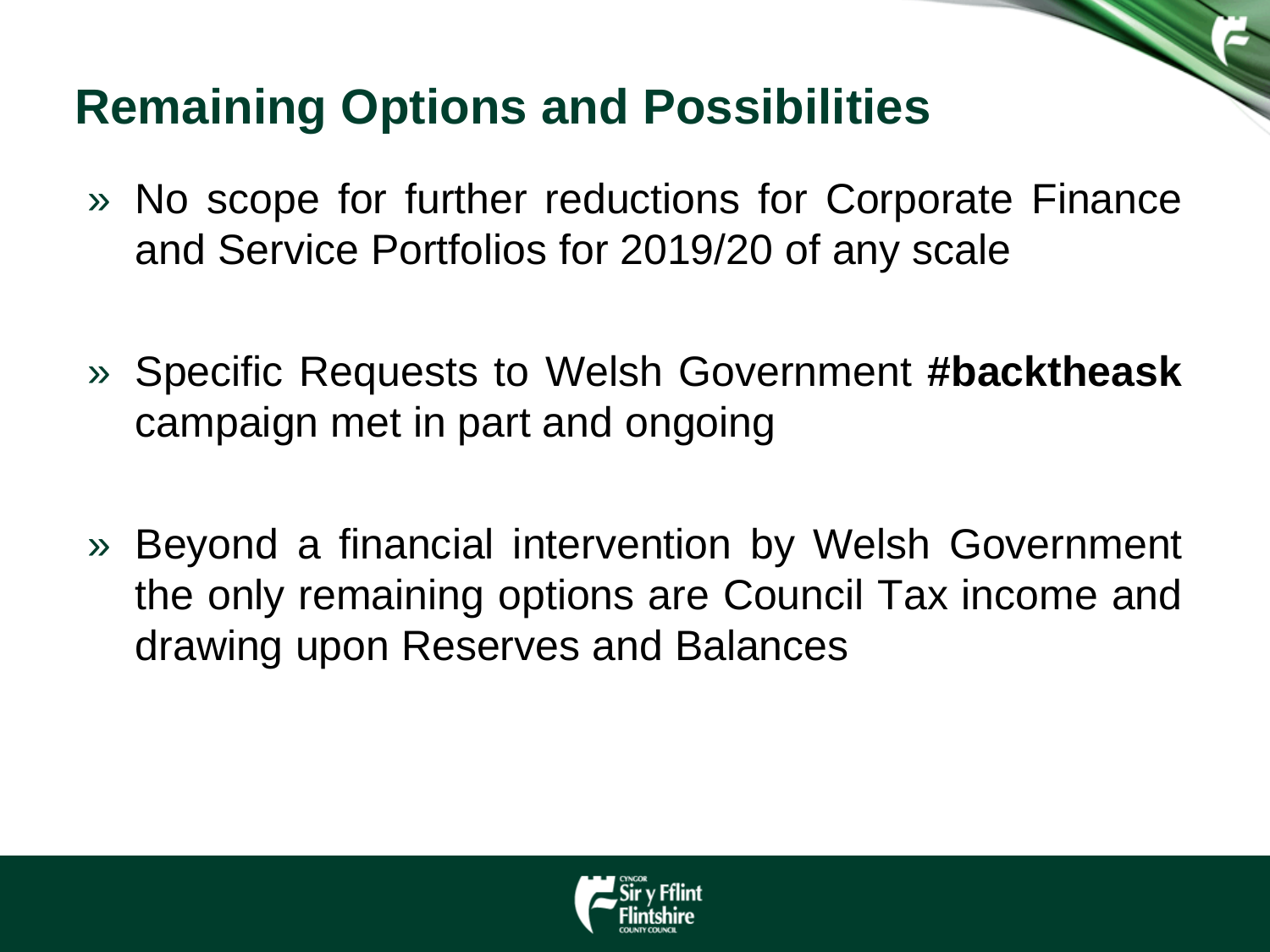### **Reserves & Balances**



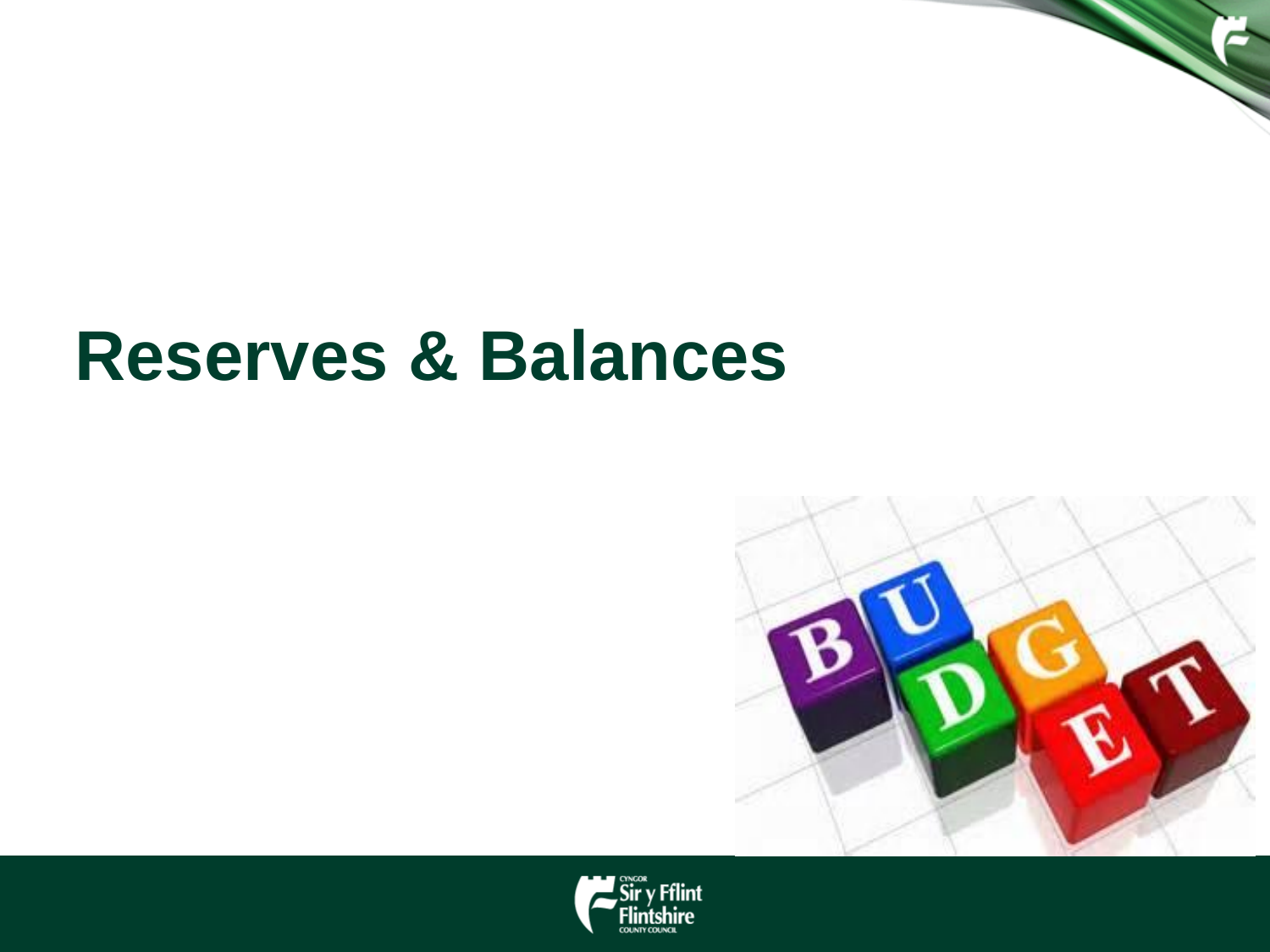#### **Types of Reserves**

- » **Base Reserve**: recommended financial practice and expected by regulators (stands at 2% of budget)
- » **Contingency Reserve**: useable reserve set aside as a safeguard against in-year predicted and unforeseen cost pressures
- » **Earmarked Reserves**: funding set aside for a specific purpose e.g. winter maintenance reserve

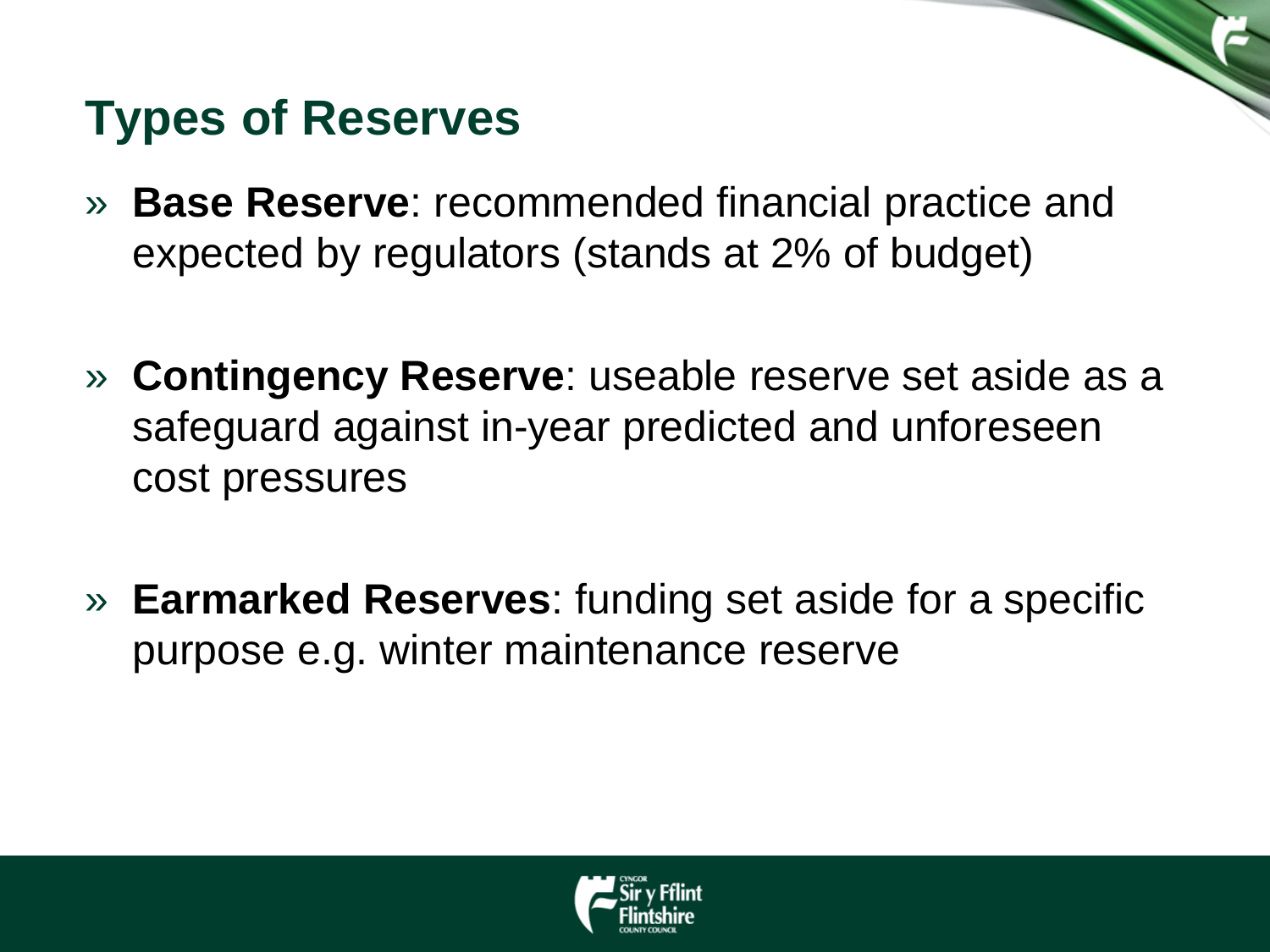#### **Managing the In-Year 2019/20**

- » The big in-year risks for which reserves need to be held back for the budget to be prudent are:-
	- » Outcome of the ongoing pay modelling work
	- » Protection against an in-year overspend as per the adopted MTFS key performance indicator
	- » Replacement of earmarked reserves for the cost of redundancy and Invest to Save
	- » Potential exposure to a proportion of the increased employer contribution costs for Teachers Pensions
	- » Rising Social Care costs
	- » National market condition uncertainty

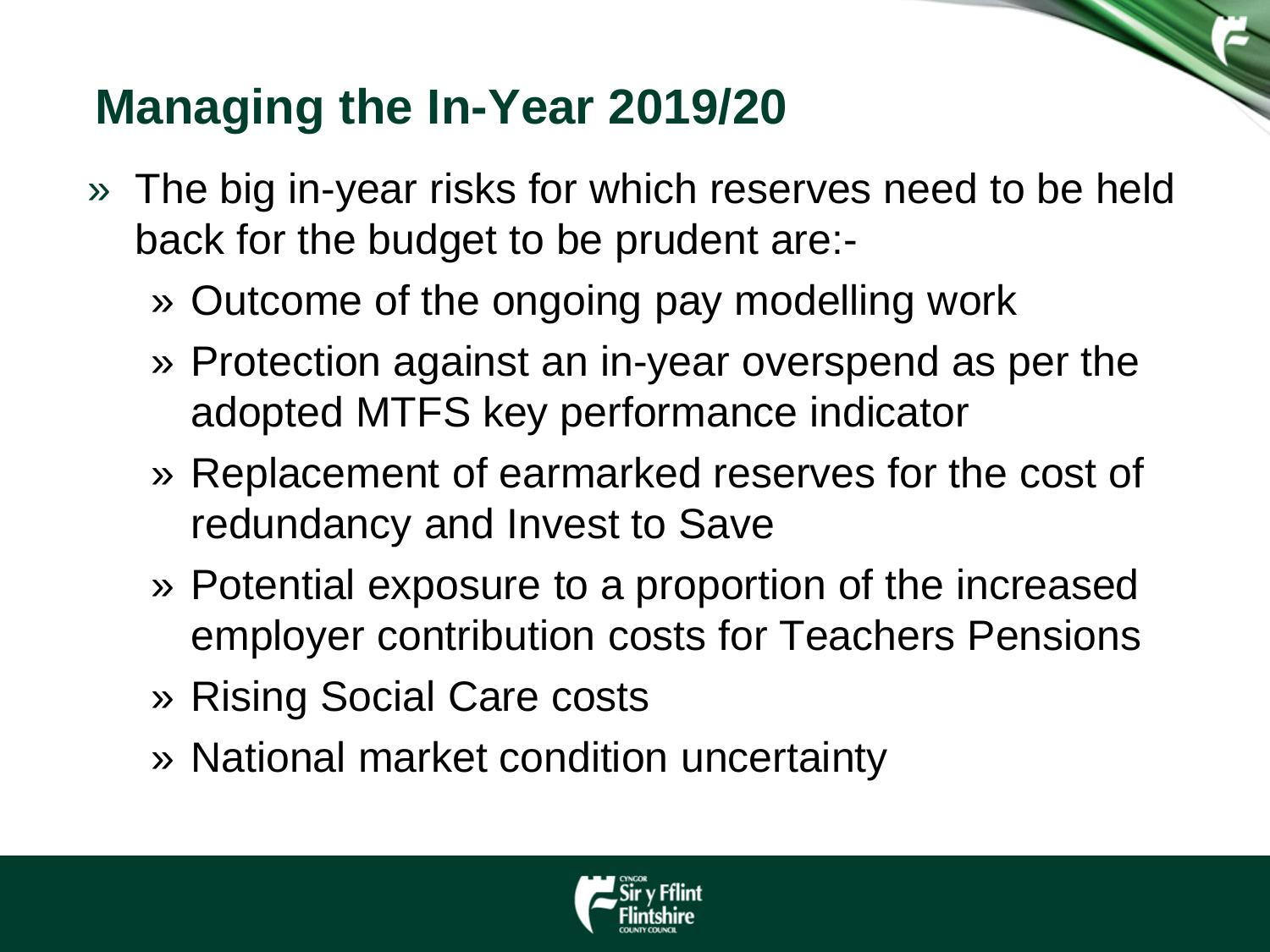#### **Prudent Level of Reserves for 2019/20**

| <b>Detail</b>                                                                                                                                                 | £m      |
|---------------------------------------------------------------------------------------------------------------------------------------------------------------|---------|
| Contingency Reserve Available (as per budget monitoring 2018/19 at month 8)                                                                                   | 7.689   |
| Less: Approved use of budget 2019/20 (Stage One)                                                                                                              | (1.900) |
| <b>Revised Amount remaining</b>                                                                                                                               | 5.789   |
| Less: Increased Annual Budget Management tolerance level 2019/20<br>Due to imminent national market uncertainties e.g. financial markets and inflation levels | (2.600) |
| Less: Contingency against further variations in 2019/20 e.g. Out of County Placements                                                                         | (1.000) |
| Less: Investment in change to achieve future efficiencies to support MTFS                                                                                     | (1.000) |
| Less: Known Corporate Risks: Pay Modelling costs, costs of redundancy, exposure to<br>teacher pension employer contributions increase                         | (1.000) |
| <b>Amount remaining</b>                                                                                                                                       | 0.189   |

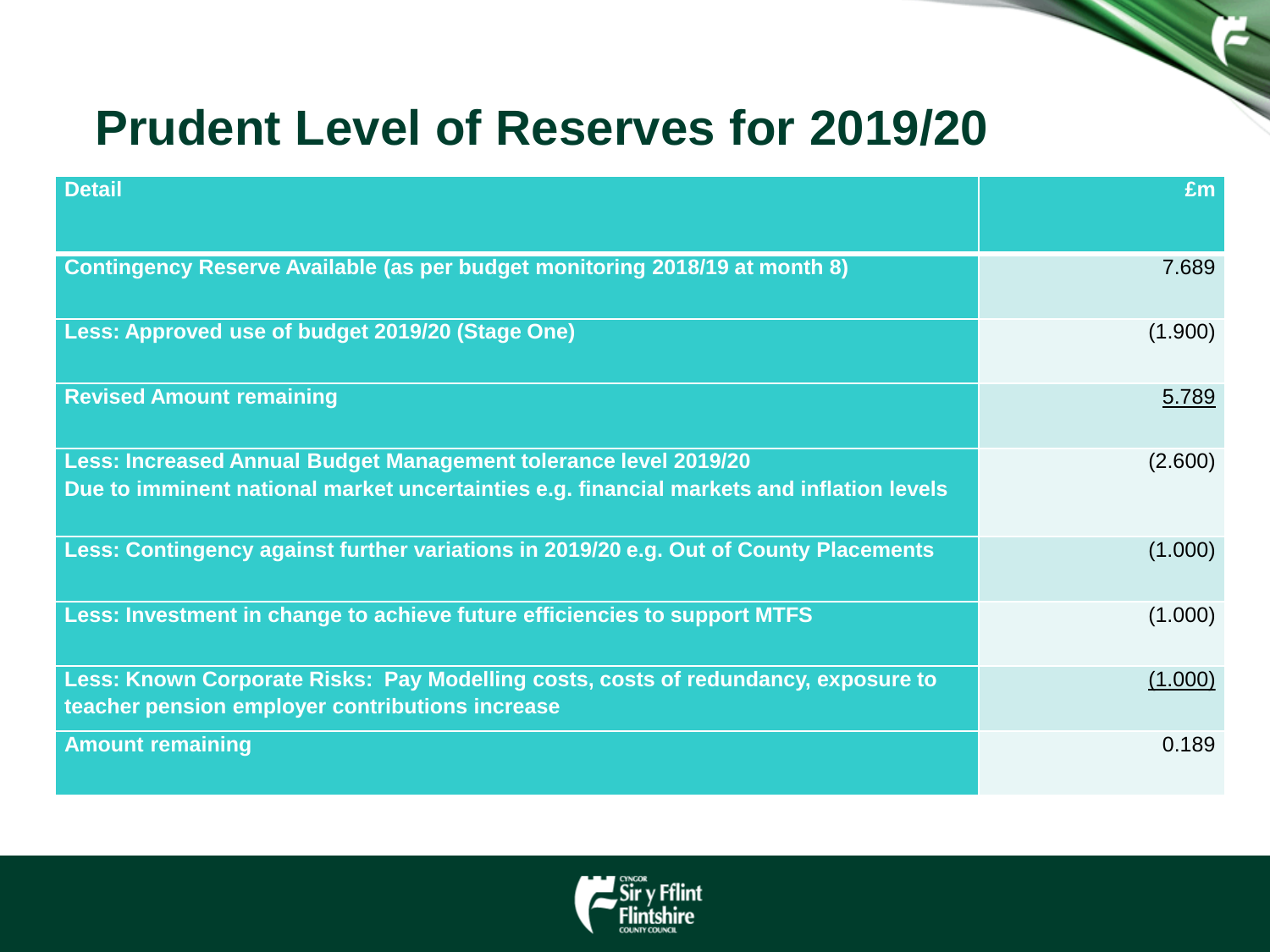## **Council Tax**



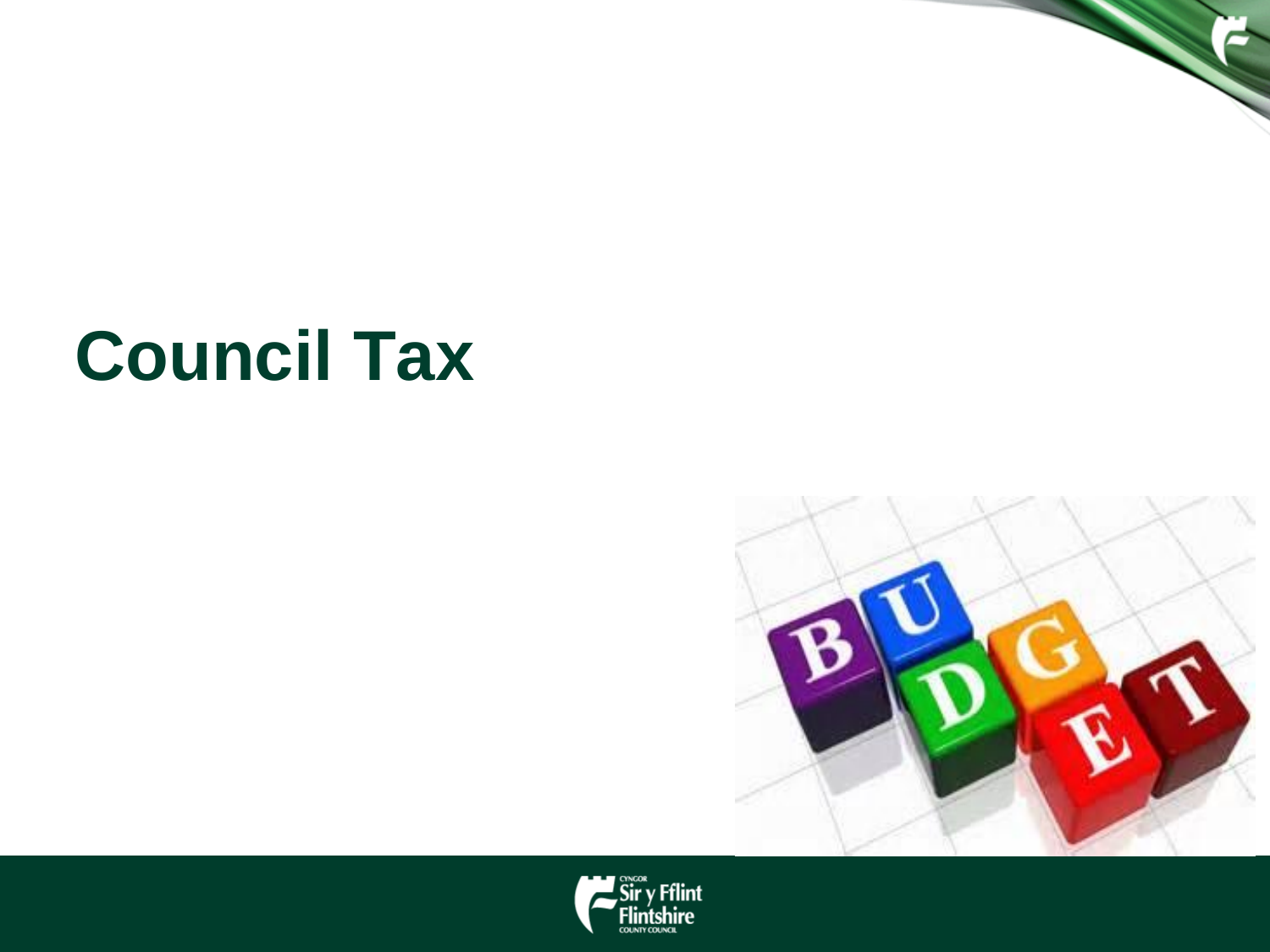#### **Council Tax**

- » Without any further funding announcements the remaining budget gap of £3.1m would require an overall council tax for Flintshire in the region of 8.4/5% after the utilisation of available reserves
- » The addition of the increase in the NW Fire and Rescue levy will bring the overall increase to 8.9%
- » Welsh Government planning assumptions are that Council Tax will rise at an average of 6.5% across **Wales**

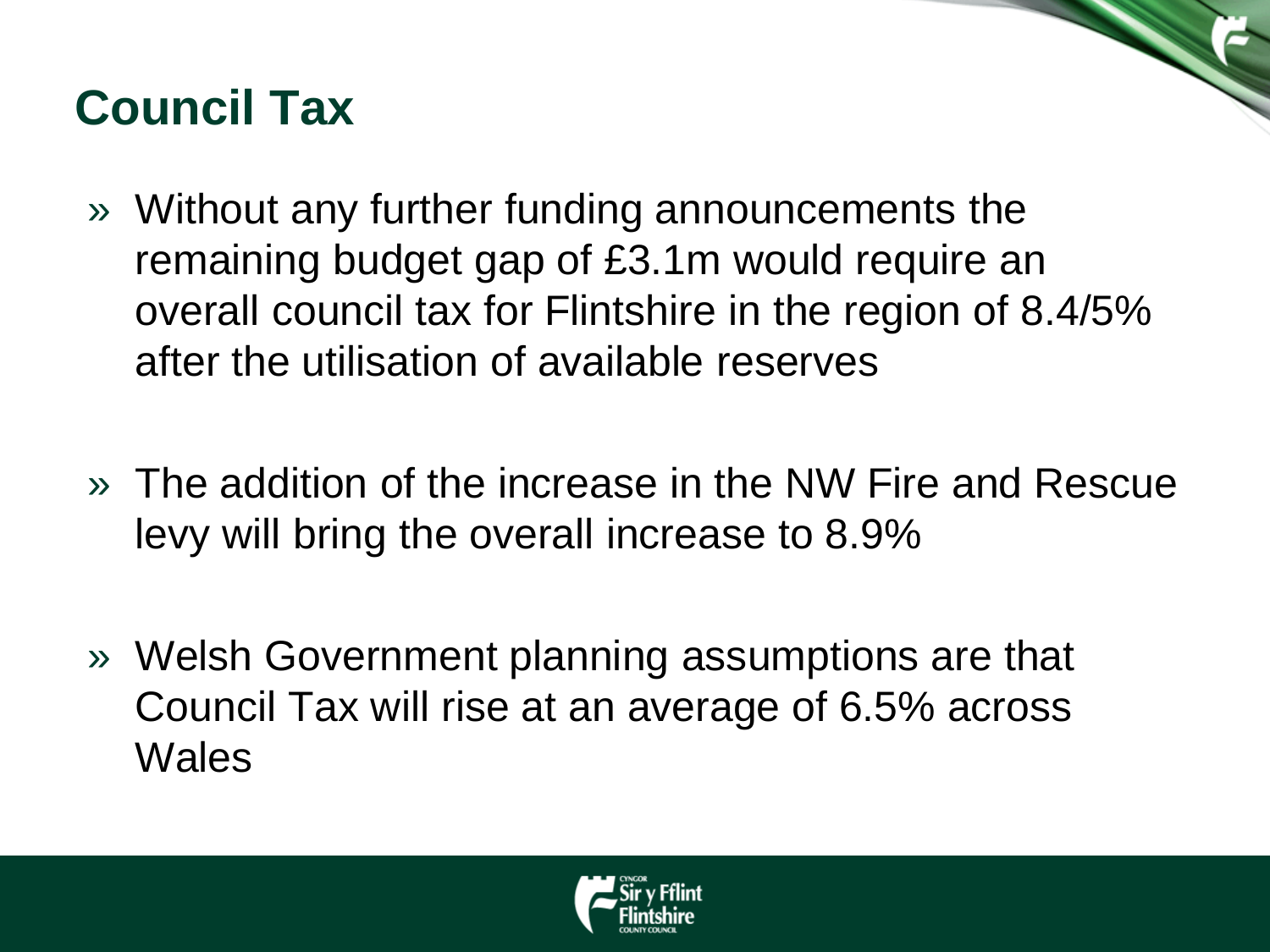#### **Potential Council Tax Rises in Wales 2019/20**

| <b>Increase Range</b> | <b>Number of Councils</b> |
|-----------------------|---------------------------|
| Under 5%              | $\overline{7}$            |
| $5\% - 6\%$           | 8                         |
| $6\% - 7\%$           | $\overline{2}$            |
| $7\% - 8\%$           | 1                         |
| $8\% - 9\%$           | $1^*$                     |
| $9%+$                 | 3                         |

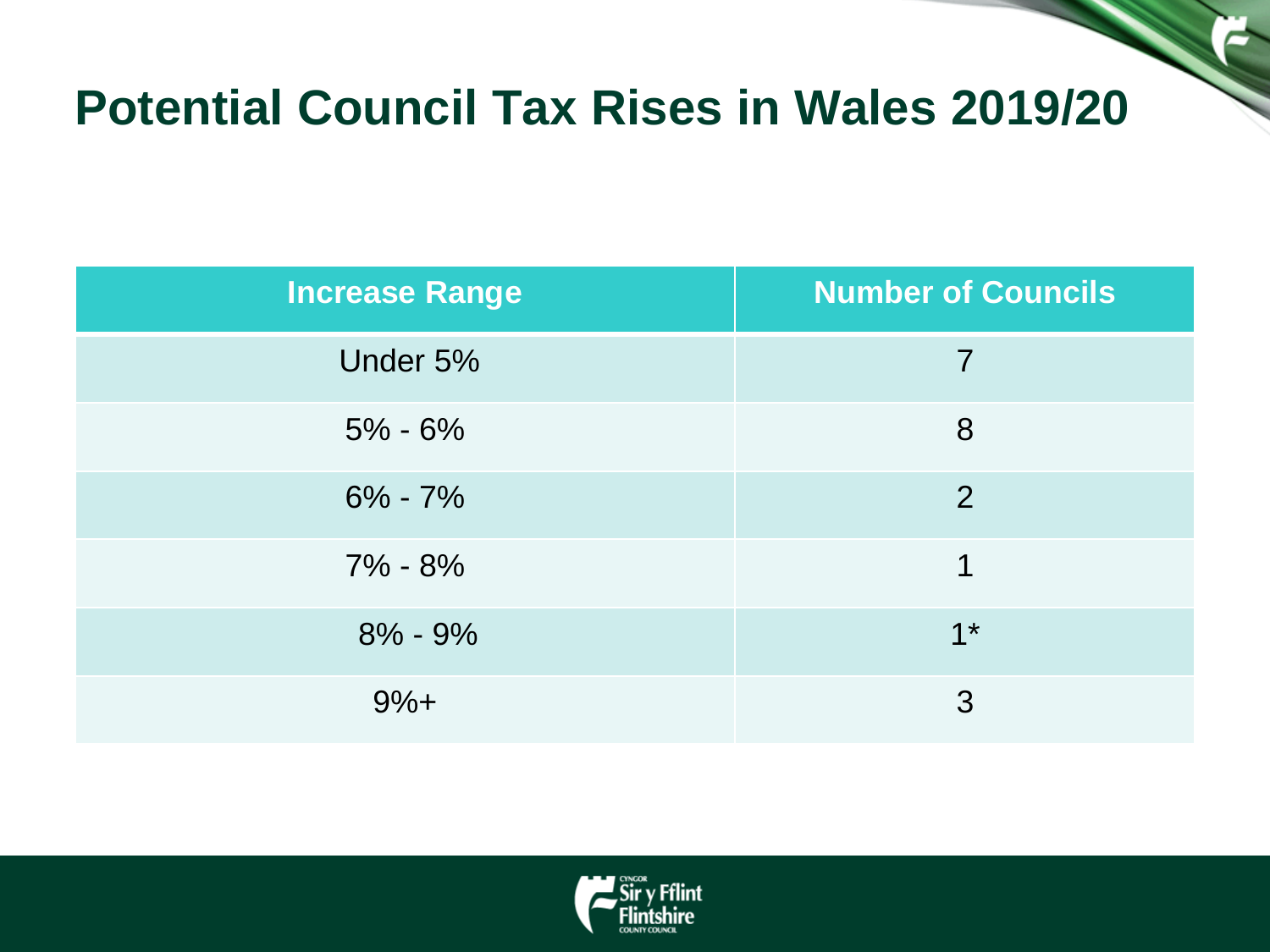#### **Council Tax (Band D) Comparators 2018/19**

| » Flintshire County Council | £1,178 |
|-----------------------------|--------|
| » Blaenau Gwent (highest)   | £1,571 |
| » Pembrokeshire (lowest)    | £ 994  |
| » Welsh Average             | £1,219 |
|                             |        |

- » *Flintshire is £41 below the Welsh Average*
- » English Authority Comparators
- » Cheshire West and Chester £1,448
- » Cheshire East £1,404
- » Wirral £1,480

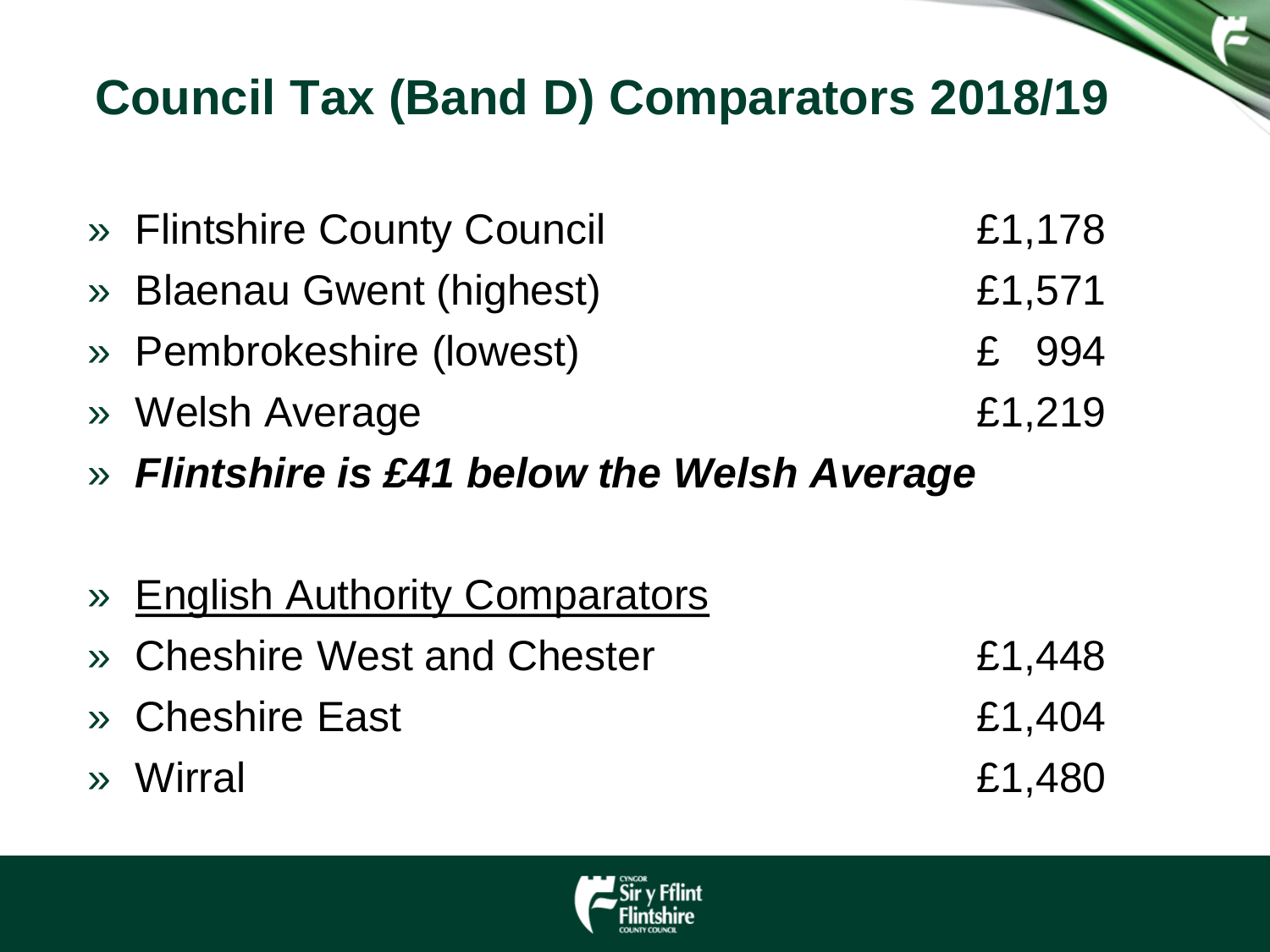#### **Council Tax Indicative Comparators 2019/20**

- » A 8.9% rise in Council Tax will equate to an annual increase of £104.81 for an average Band 'D' household, that is £8.73 per month or £2.02 per week
- » 49% of Flintshire households would pay less as they fall into lower property bands (Band 'A' to 'C')

| <b>Band</b> | No of<br><b>Properties</b> | <b>Annual</b><br><b>Charge</b> | <b>Annual</b><br><b>Increase</b> | <b>Monthly</b><br><b>Increase</b> | <b>Weekly</b><br><b>Increase</b> |
|-------------|----------------------------|--------------------------------|----------------------------------|-----------------------------------|----------------------------------|
|             | 4,326                      | 854.94                         | 69.87                            | 5.82                              | 1.34                             |
| B           | 9,381                      | 997.43                         | 81.52                            | 6.79                              | 1.57                             |
| C           | 20,367                     | 1,139.92                       | 93.16                            | 7.76                              | 1.79                             |

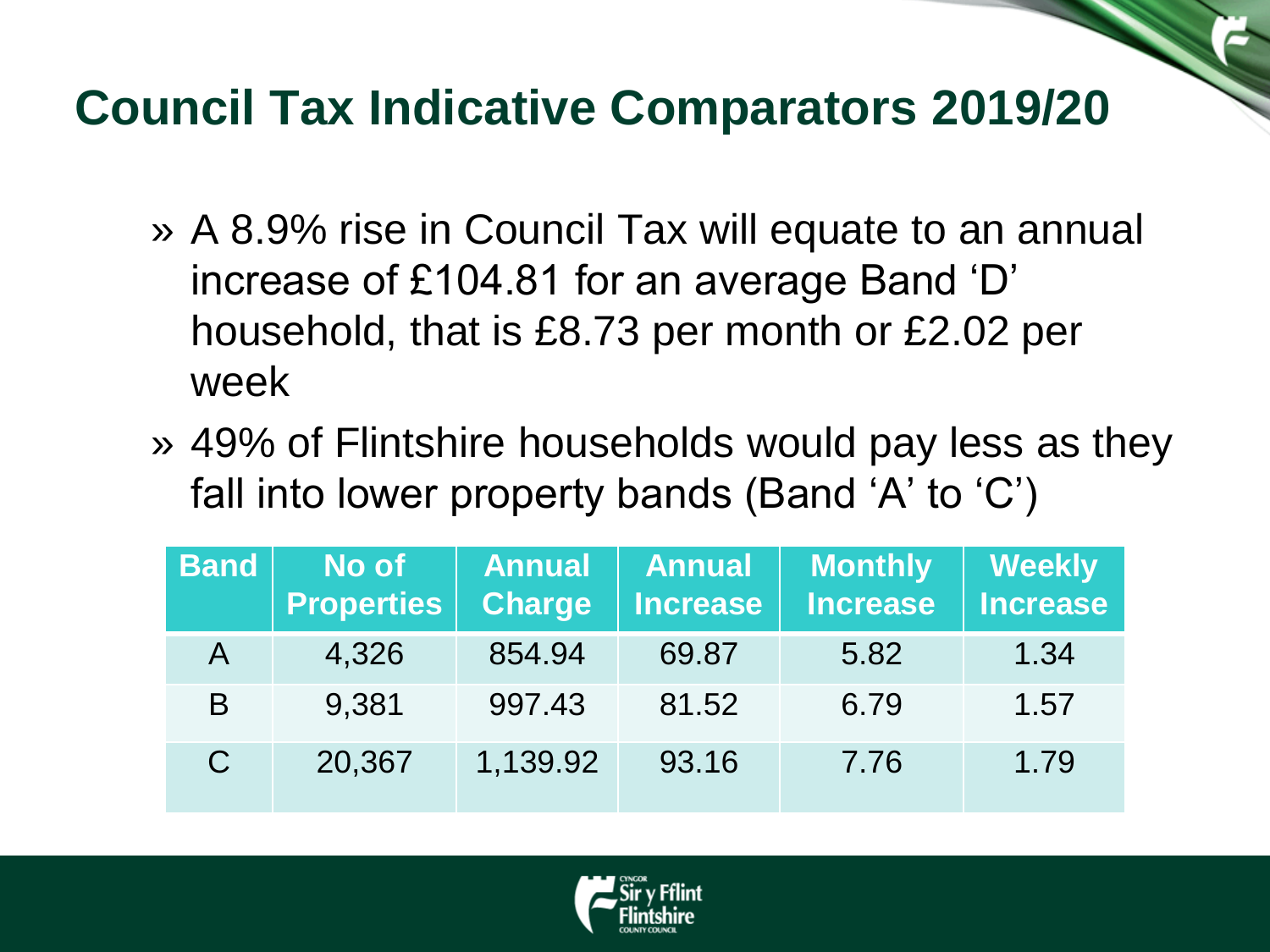#### **Council Tax Indicative Welsh Comparators 2019/20**

- » Latest intelligence indicates that an 8.9% increase (including the Fire Levy Increase) would result in Flintshire setting a council tax charge which would still be **£34** lower than the Welsh average for 2019/20
- » The additional 2.4% increase over and above the 6.5% increase assumed in the final settlement equates to £28.26 per year, £2.36 per month or £0.54 per week for a Band 'D' household

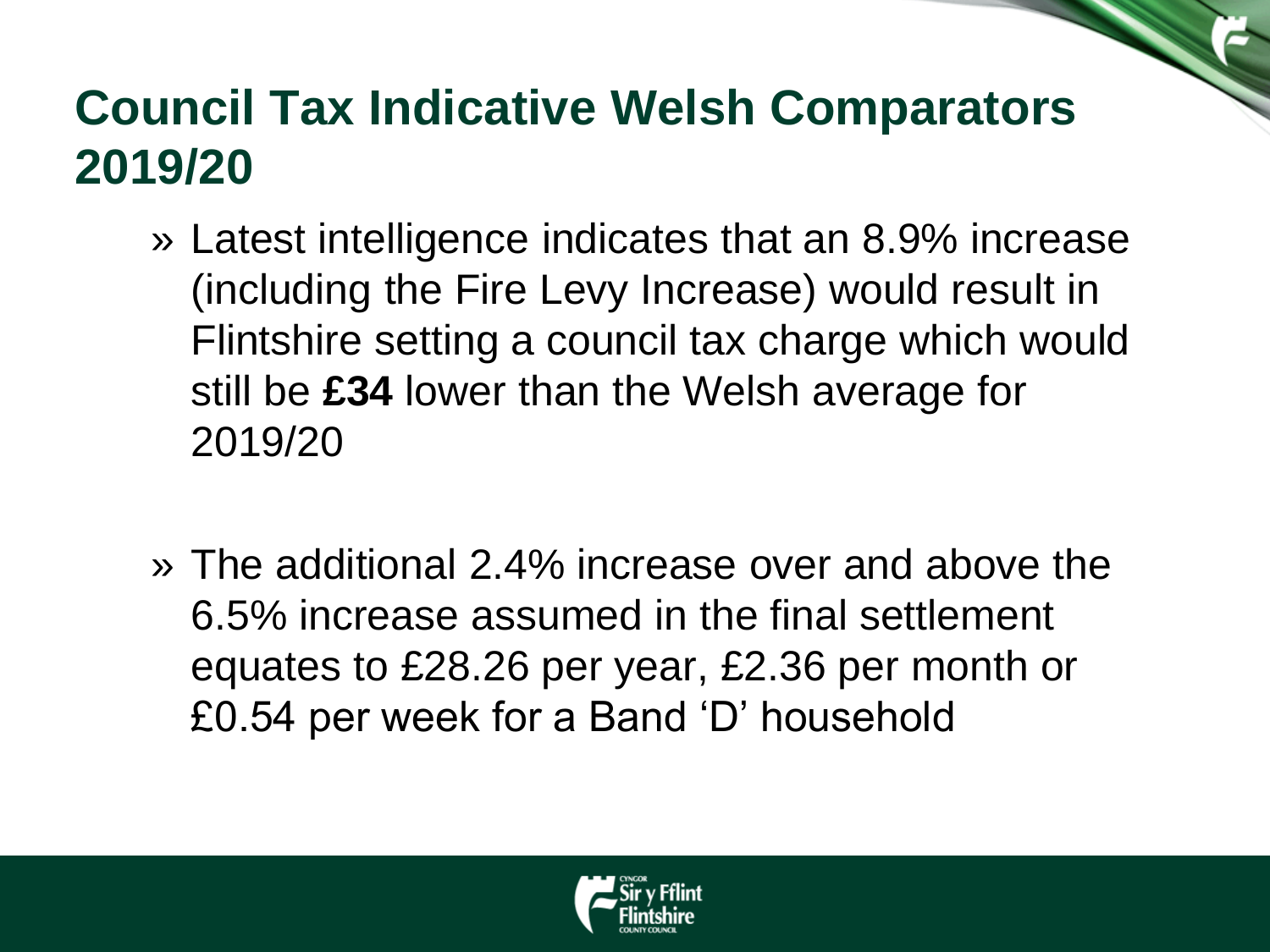# **Schools and Social Care Budgets**



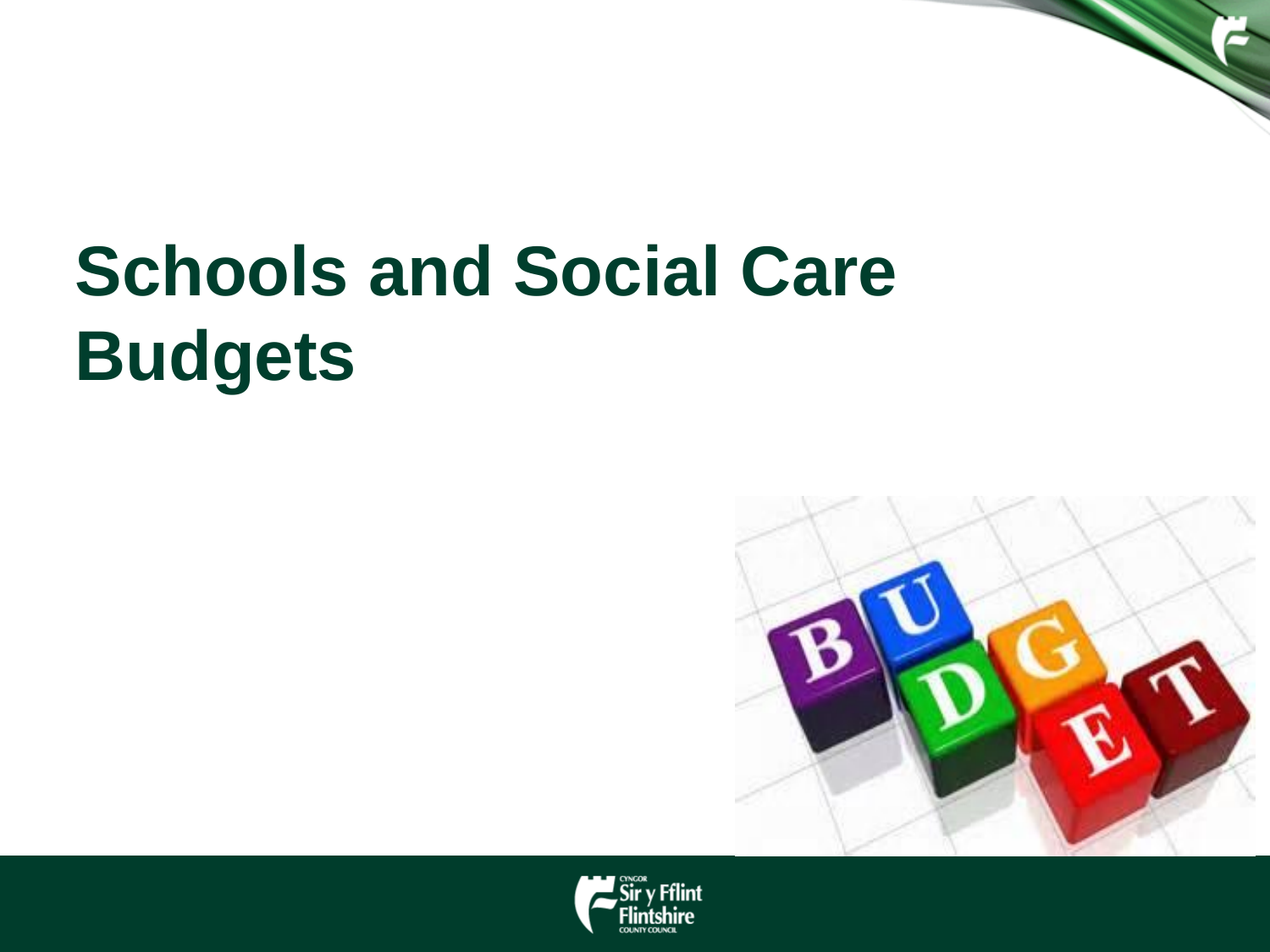#### **Schools Funding 2019/20**

| <b>Description</b>                    | Em    |
|---------------------------------------|-------|
| NJC - Pay Costs                       | 1.402 |
| <b>Teachers Pay</b>                   | 0.319 |
| <b>General Inflation</b>              | 0.192 |
| <b>Free School Meals Increase</b>     | 0.257 |
| <b>Total Funded from RSG</b>          | 2.170 |
| % Increase on Delegated School Budget | 2.47% |
| <b>Teachers Pay Grant (Estimate)</b>  | 0.375 |
| <b>Total Funding Increase</b>         | 2.545 |
| Overall % Increase for Schools        | 2.89% |

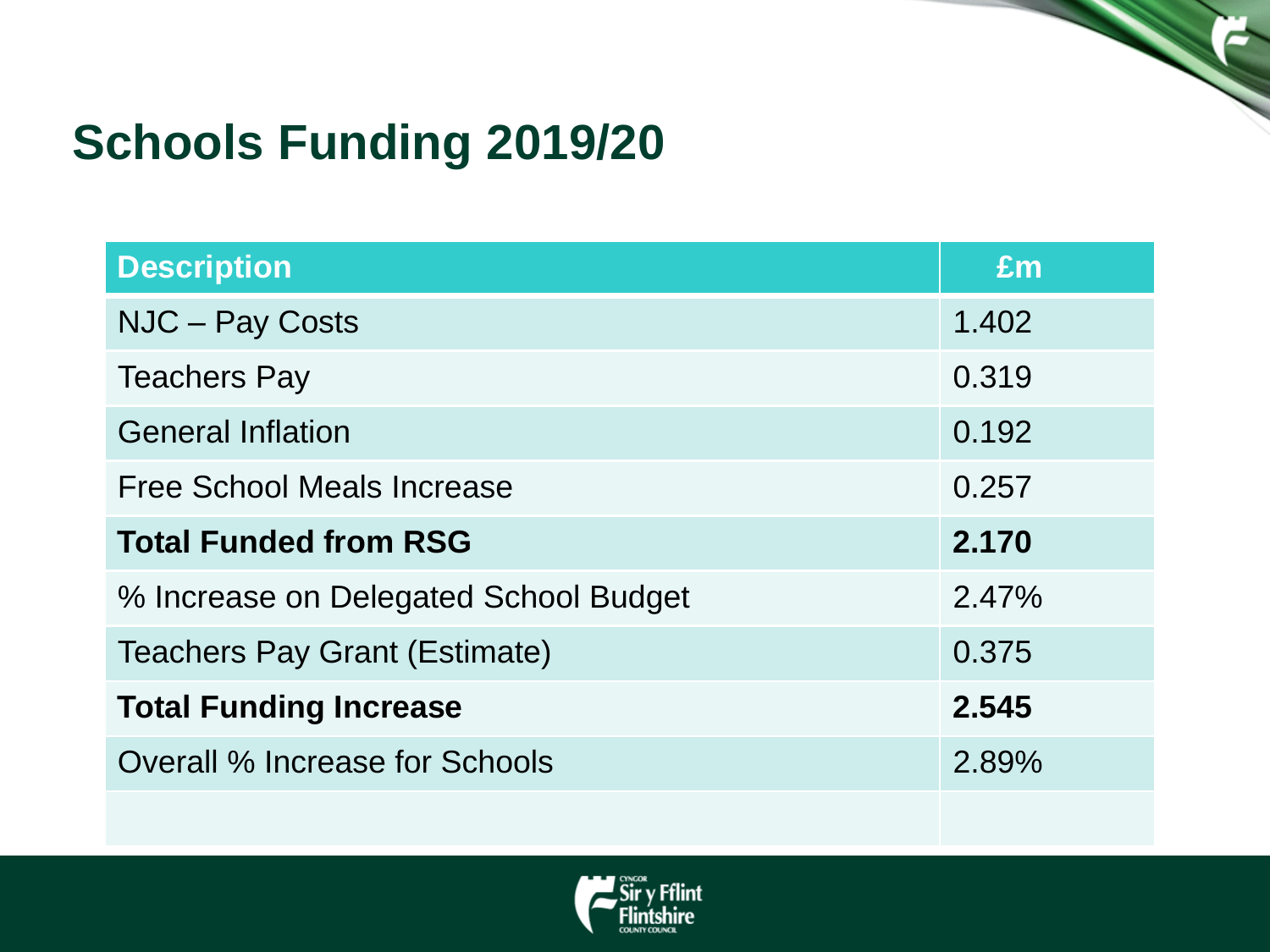#### **Social Care Funding 2019/20**

- » Net uplift for Social Care of 6% which equates to £4.2m excluding contributions from the additional grant announcements
- » Budget includes increases for the impact of Out of County Placements, Commissioning costs, Transition to Adulthood and Residential Care
- » Net of the additional grant contributions the uplift is 2.9%

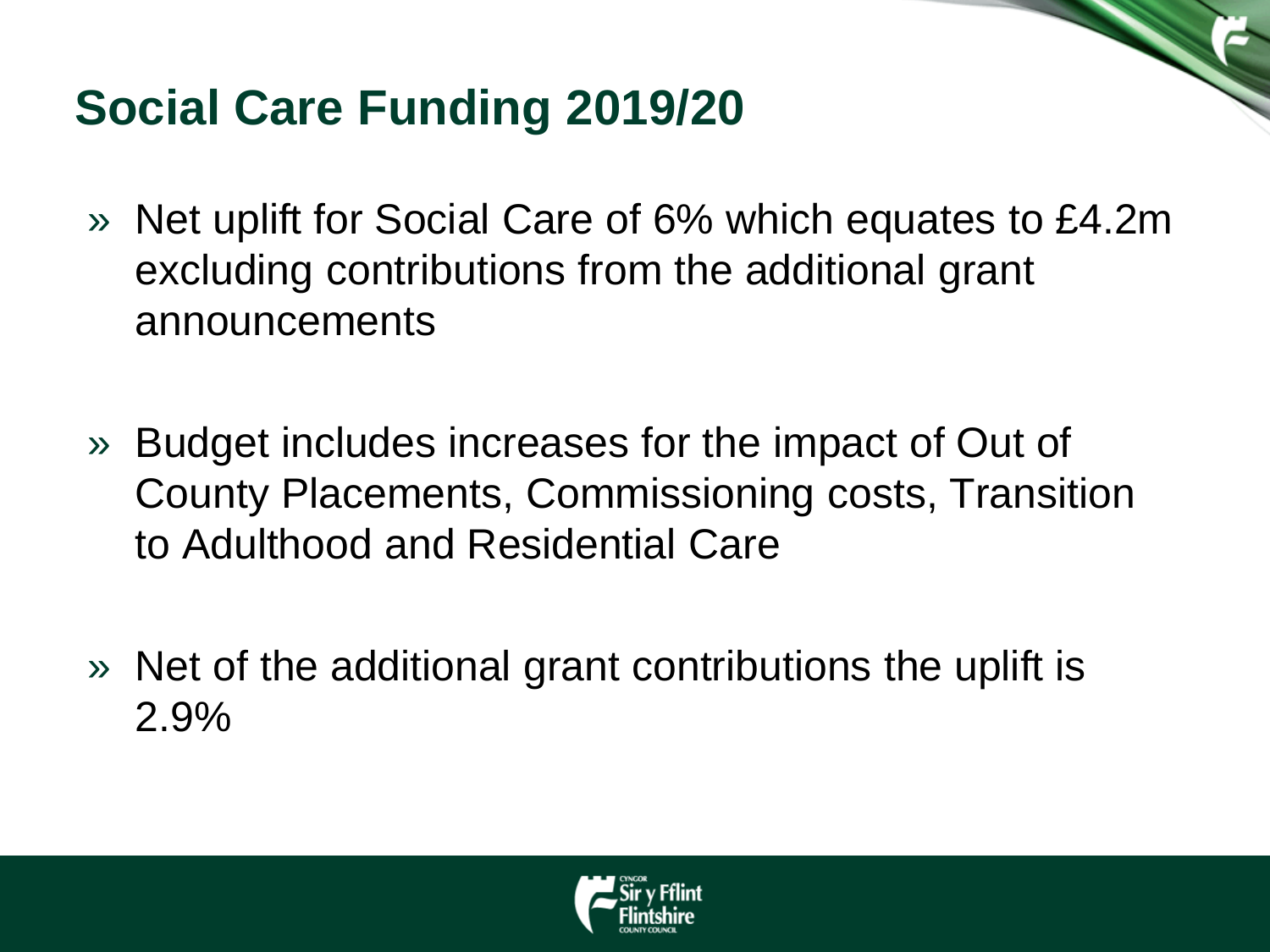## **Professional Opinions**



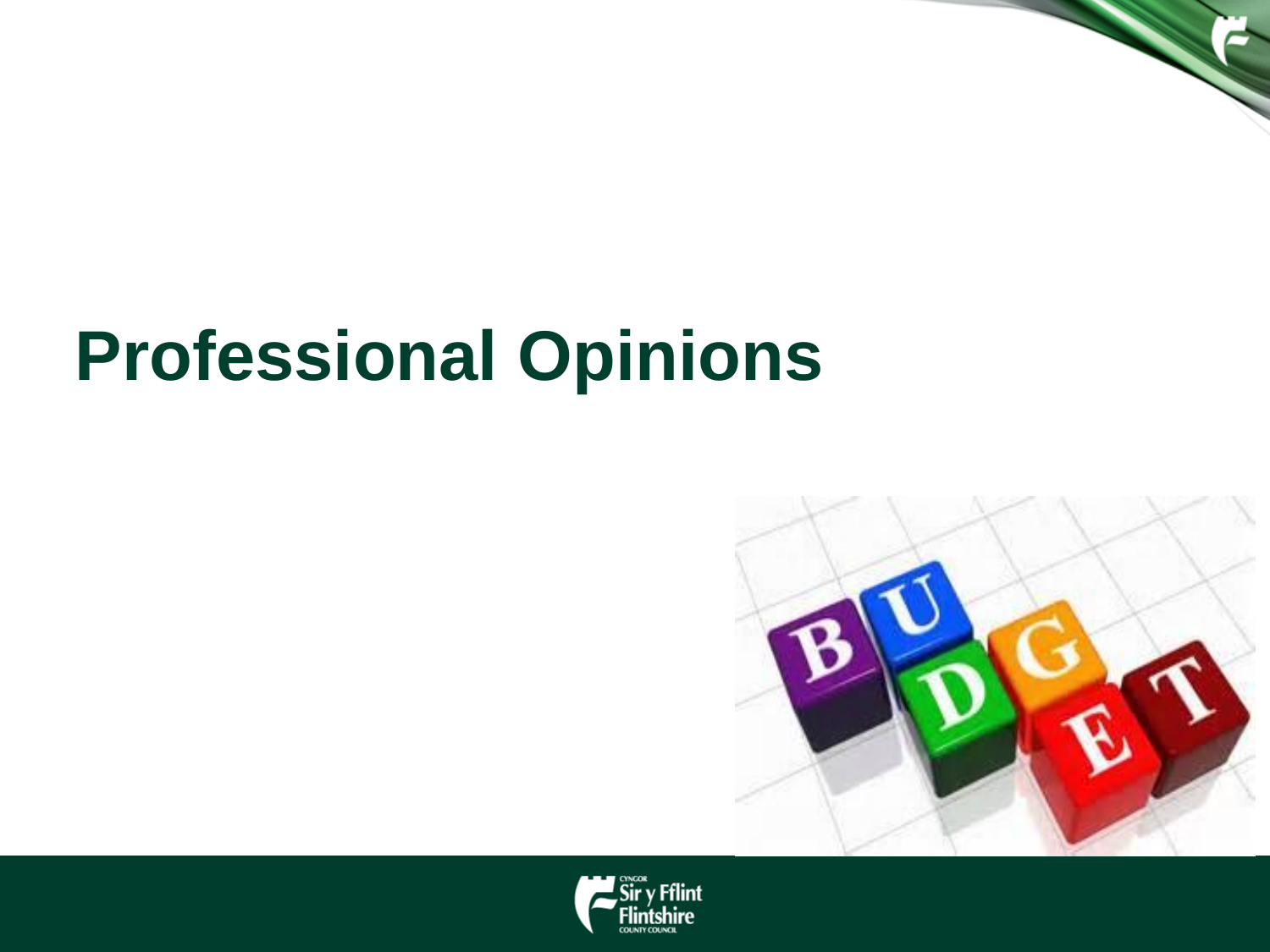#### **Professional Opinions**

- » **Section 151 Officer/Corporate Finance Manager**: confirms the reasonableness of the budget estimates; significant risks around social care demand and the stability of financial markets; essential to protect a sizeable Contingency Reserve to safeguard against these risks; a robust programme for the delivery of the efficiencies with effective and disciplined in-year financial management is essential
- » **Chief Executive**: budget developed according to budget model recommended by Constitution committee; cannot recommend any further reductions to service portfolio budgets or further reductions in workforce capacity without significant risks as set out in the report

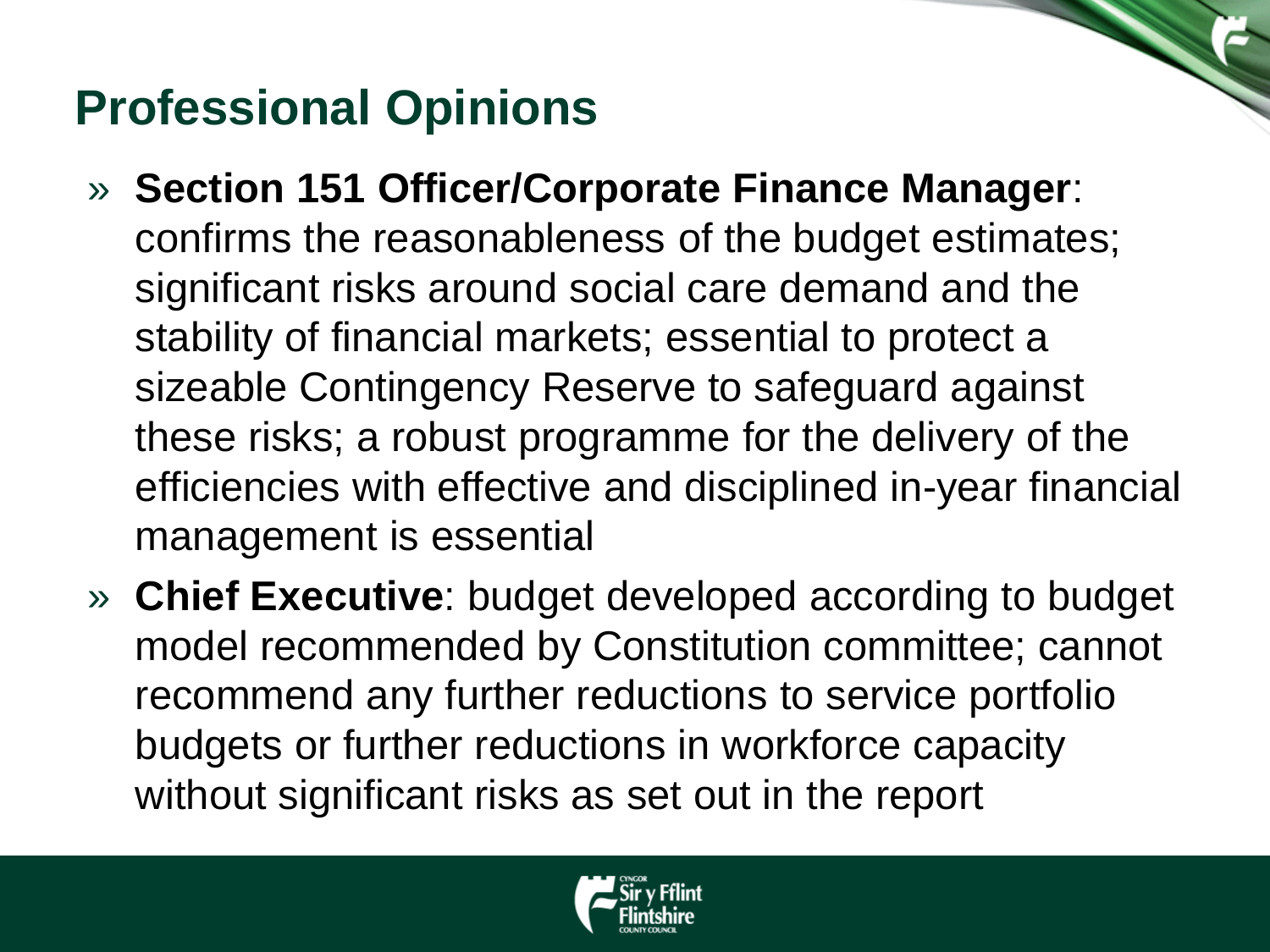#### **The Basis of the Professional Opinions**

- » comprehensive and intricate cost forecasting completed
- » ongoing review of all cost bases in services with comprehensive and challenging business plans for service portfolios over a period of 3-4 years
- » service choices made through a series of reviews with budgets aligned to fit
- » ongoing review of all corporate costs and overheads
- » corporate choices made by members e.g. MRP policy
- » risk and resilience analysis and statements
- » legal and contractual obligations met e.g. pay awards

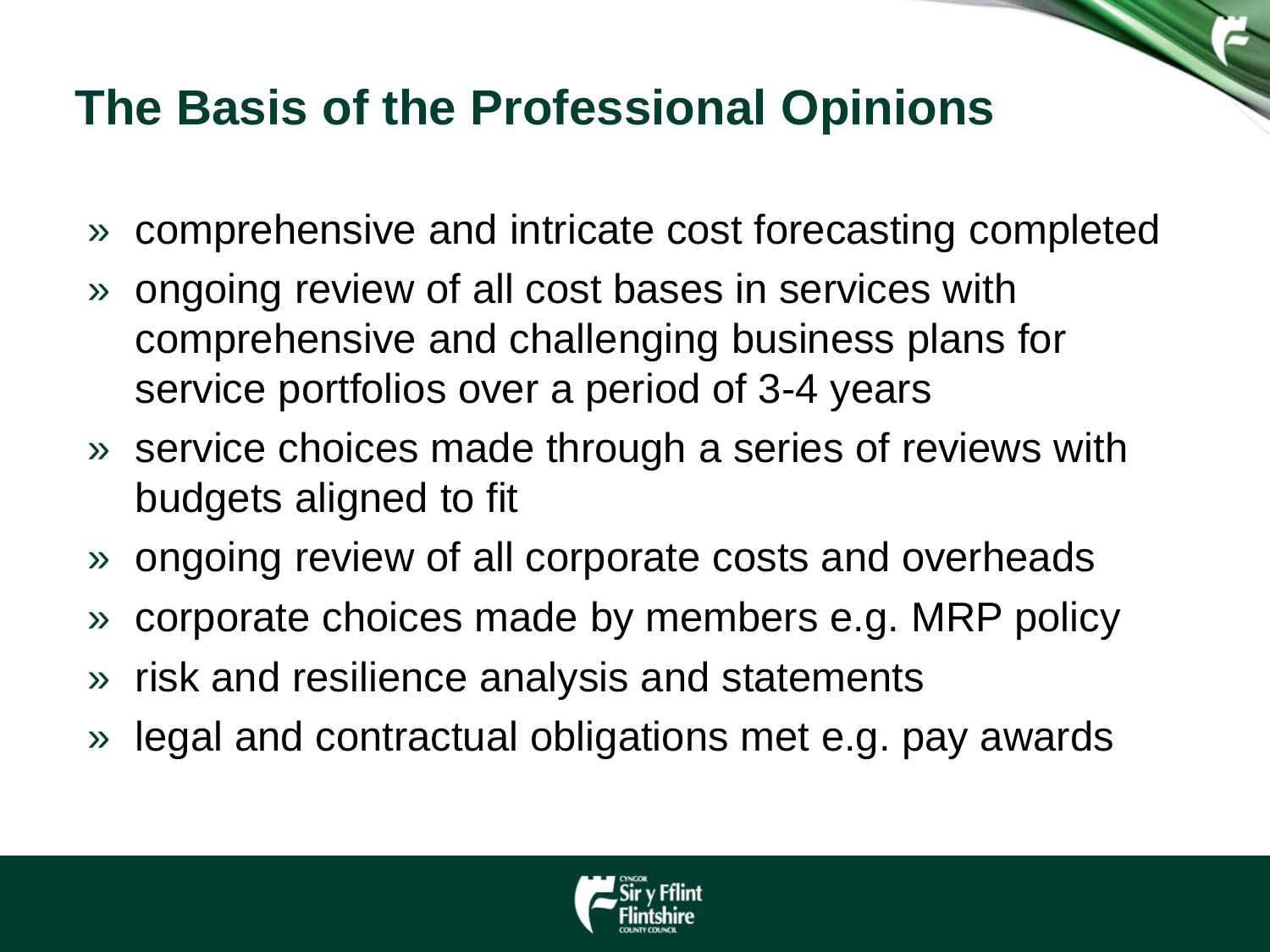## **Future Outlook**



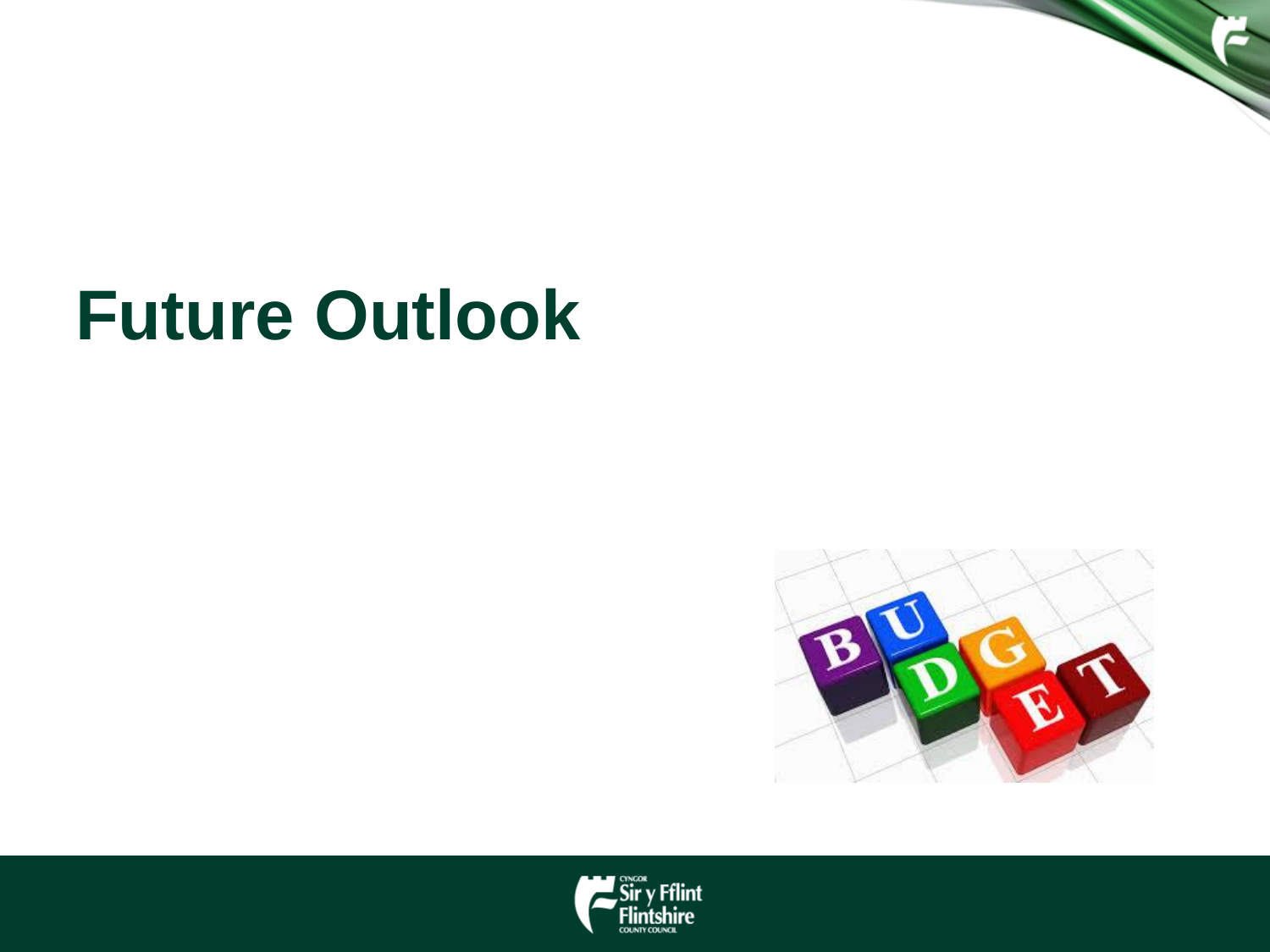#### **Professional Opinions – The Future**

- » The sustainability of Council budgets is under serious threat with few local service choice options remaining
- » Concern over a reliance on diminishing reserves in annual budget-setting over a series of years
- » Proliferation of unfunded national commitments an ongoing cause of major concern
- » Difficult to see how the Council will be able to successfully balance the budget for 2020/21 onwards without some reversal of national fiscal policy
- » Inevitable pressure on local taxation and local income sources to sustain future budgets
- » Early planning for 2020/21 2022/23 critical with an updated forecast for the medium-term

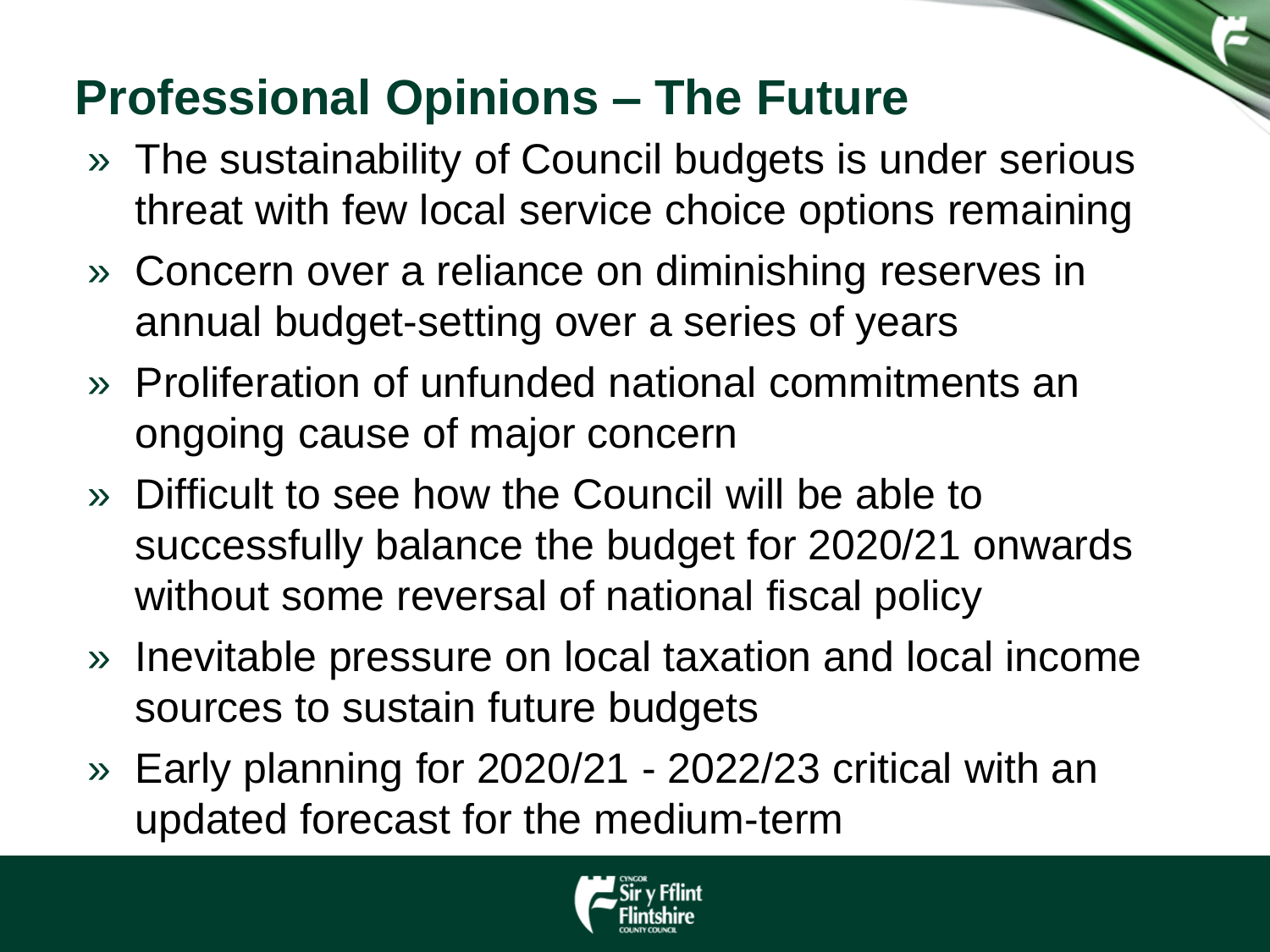#### **Medium Term Forecast**

| <b>Cost Pressure Group</b>                                                    | 20/21 | 21/22    | 22/23    |
|-------------------------------------------------------------------------------|-------|----------|----------|
|                                                                               | £m    | £m       | £m       |
| Pay Inflation                                                                 | 3.326 | 3.393    | 3.460    |
| Non Pay Inflation                                                             | 0.759 | 0.759    | 0.759    |
| Social Care/CLIA Pressures*                                                   | 3.470 | 4.044    | 4.100    |
| Repayment of Reserve from 2019/20                                             | 1.900 | $\Omega$ | $\Omega$ |
|                                                                               |       |          |          |
| Total * Excludes any impact of Actuarial Review and<br>future borrowing costs | 9.455 | 8.196    | 8.319    |

e de la construcción de la construcción de la construcción de la construcción de la construcción de la construcción de la construcción de la construcción de la construcción de la construcción de la construcción de la const

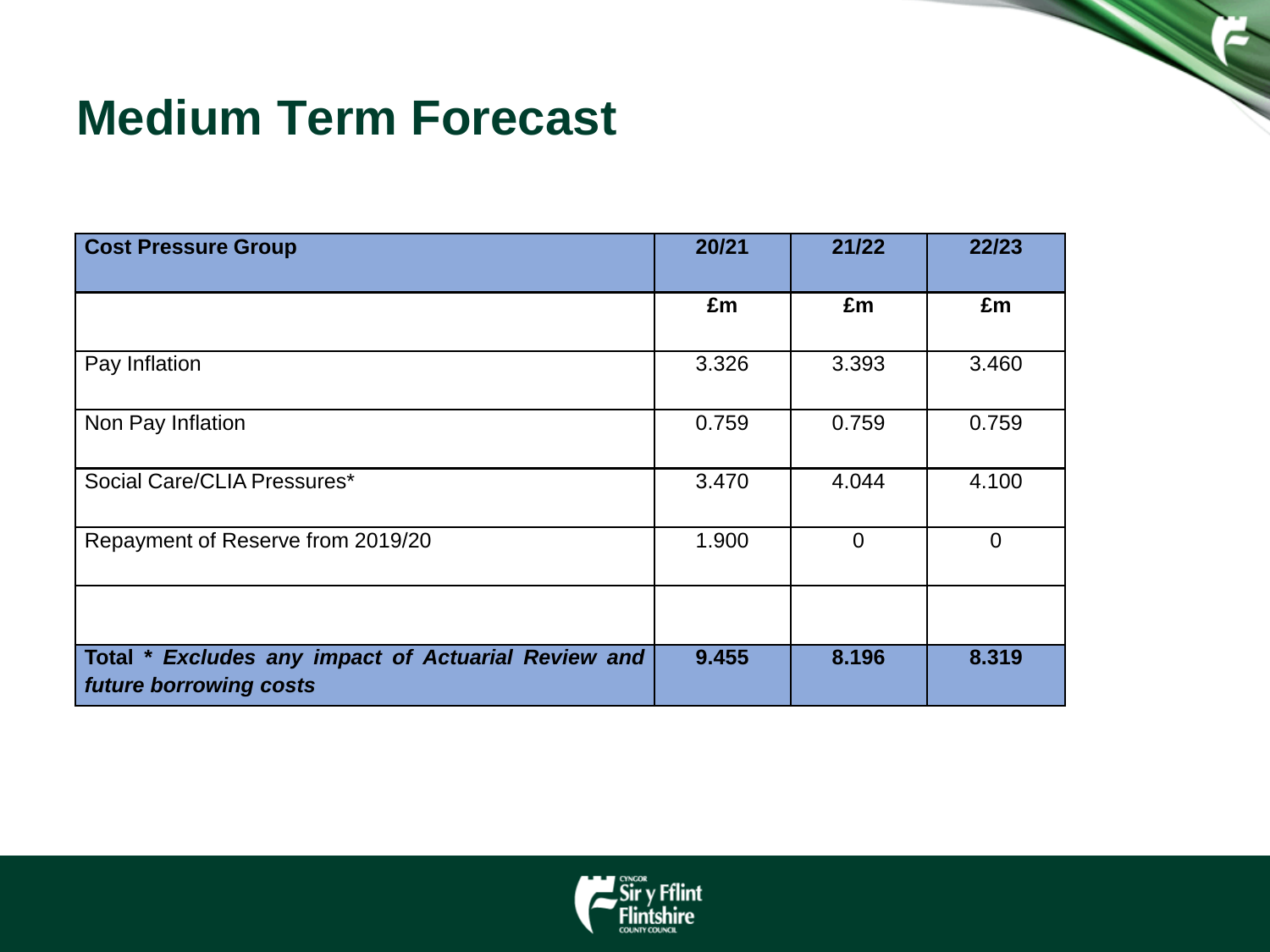### **#BacktheAsk 3**



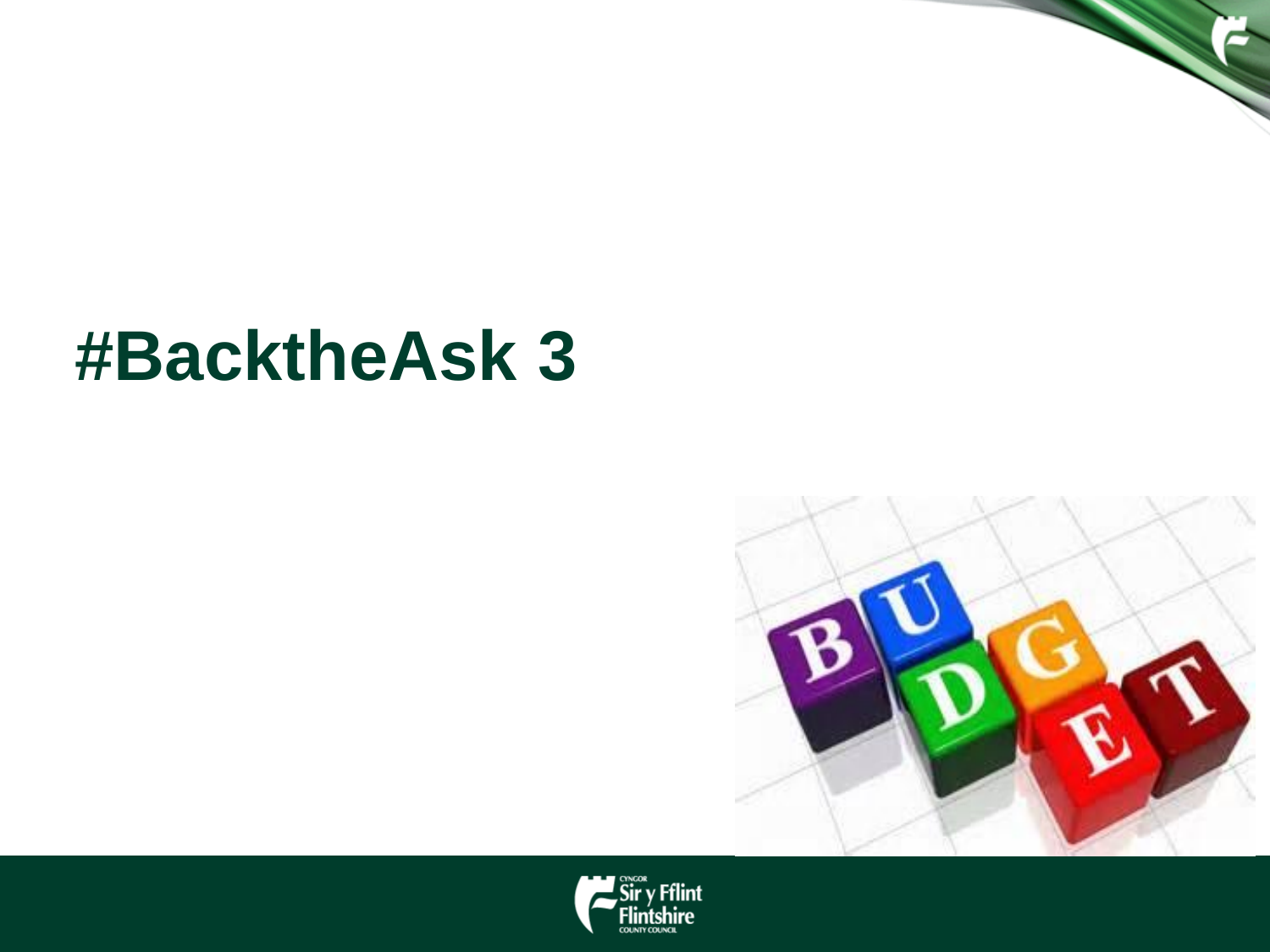#### **Update from the AMs and MPs meeting**

- » Letter sent on 14 January 2019 following the meeting with AM's MP's on 11 January 2019
- » Advised of the options available to achieve a balanced budget Council Tax or improved national funding, and advised that the Final Settlement will require a Council Tax increase of 8.5% (excluding the fire levy increase)

#### » **Extracts**

- » Ask for support of the budget and acknowledgment of extra funding within Welsh Government
- » Point out that the additional funding did not fully meet our asks
- » Drew attention to the shift from central funding to local taxation
- » Ask for distribution of an additional £33m to Councils enabling us to contain our Council Tax increase to a level within the range of 6 – 7% in line with WG assumptions

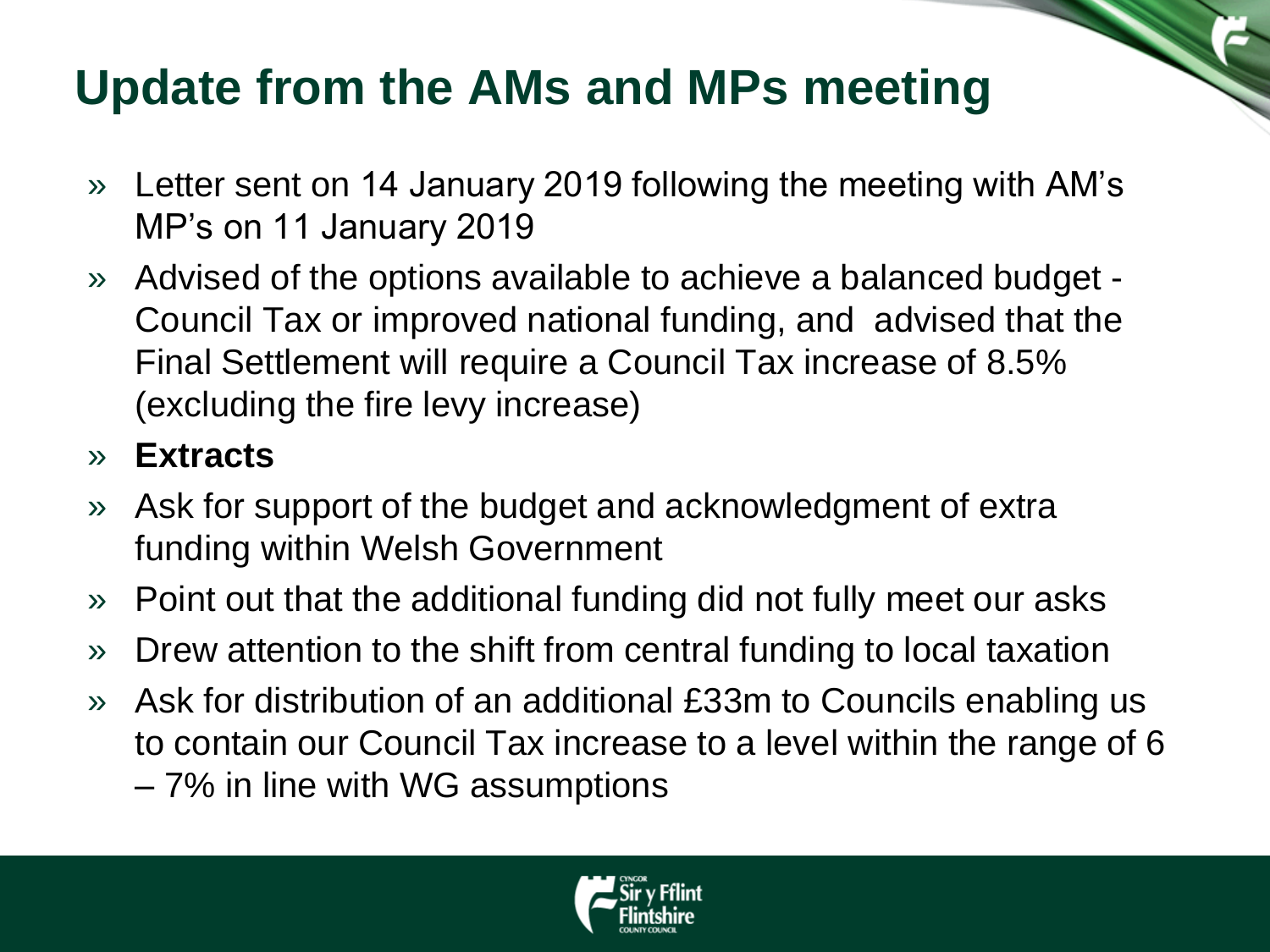#### **Budget Scenarios**

**Scenario 1: the Council sets a budget within its known** resources and without any national support

**Scenario 2**: local government receives an improved Settlement and the Council can set a budget with more resources

**Scenario 3**: Flintshire receives an improved Settlement with supplementary funding and the Council can set a budget with more resources

**Scenario 4: the Council cannot set a legal and balanced** budget and has to default to the statutory procedures and risk a national intervention